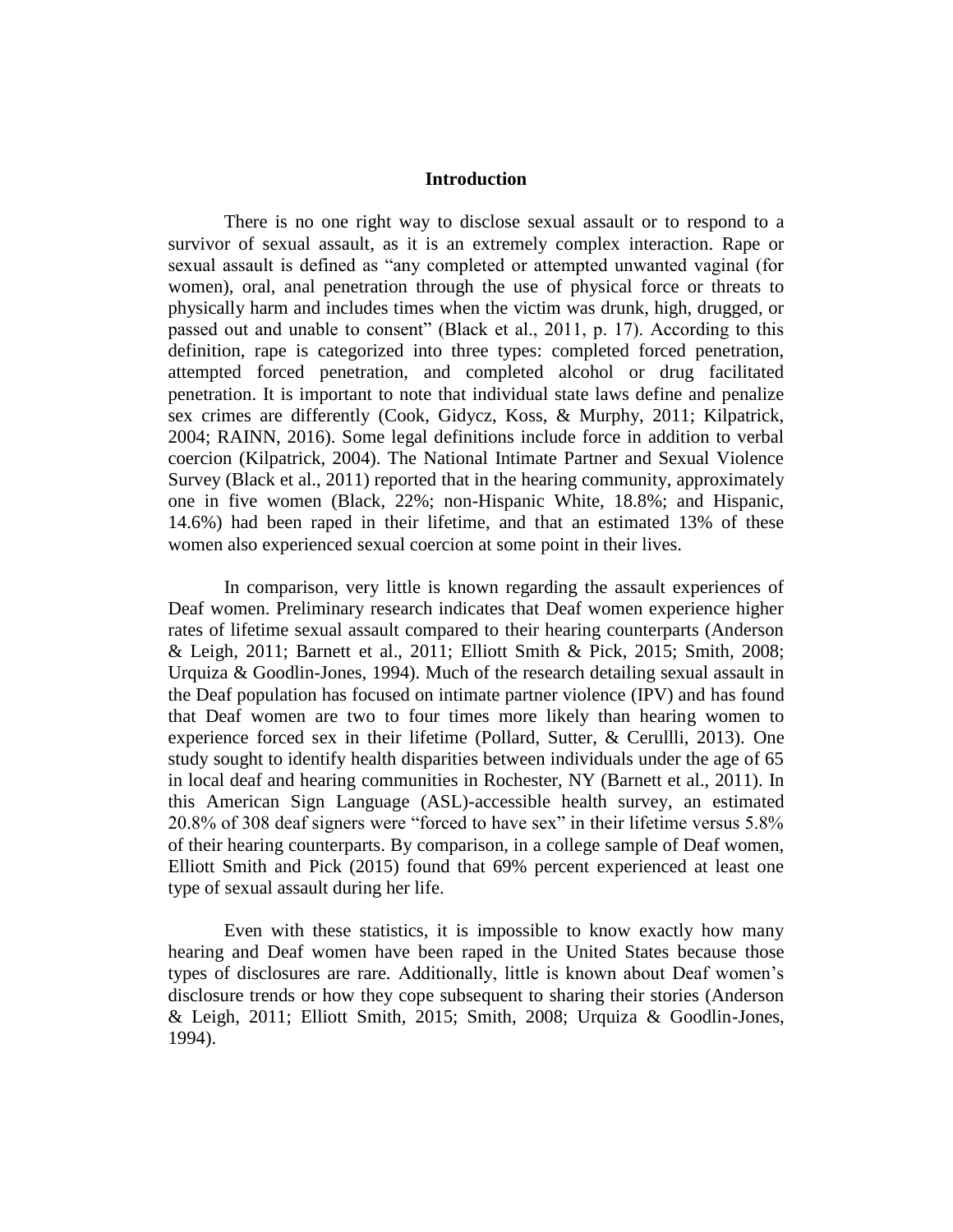## **Sexual Assault Disclosure Among Hearing Women**

The general hearing population recognizes that sexual assault may have devastating effects on survivors' mental and physical health (Ullman, 2010). Many, but not all, hearing survivors experience fear, depression, anxiety, posttraumatic stress, decreased self-esteem, sleep problems, suicidal and self-harm behaviors, trust issues, and fear of intimacy (Elliott, Mok, & Briere, 2004; Tjaden & Thoennes, 2006).

However, hearing survivors do not universally agree on descriptions of positive and negative reactions to one's disclosure of sexual assault (Campbell, Ahrens, Sefl, Wasco, & Barnes, 2001; Ullman, 2010). The impact of a social reaction varies according to the support provider and the expectations survivors have for them (Ullman, 1996a). Informal support (e.g., friends, family members) and formal support (e.g., advocates, mental health providers) give a variety of reactions to survivors following a disclosure. Yet the issue may not be whether or not a reaction itself is positive or negative, but rather, whether the survivor perceives the reaction as positive, helpful, and supportive, or as negative and hurtful.

Recovery is also dependent on how support is perceived by the survivor, not the type of support that is given. The literature indicates a common belief that positive perceived reactions are healing and negative reactions are detrimental to survivors' health. Some research suggests social support is related to better health outcomes in survivors' recovery process (Coker et al., 2002; Orbuch, Harvey, Davis, & Merbach, 1994; Ullman, 1996a). One study, however, showed perceived negative reactions as often extremely injurious, while positive reactions were negligible to a survivor's recovery and psychological symptoms (Campbell et al., 2001). Accordingly, the perception of negative reactions have a more powerful impact on women's recovery through exacerbating psychological symptoms than perceived positive reactions have on aiding women's recovery (Ullman, 2010).

It is easily understood, in a society that "perpetuates the phenomenon of violence against women" (Deming, Covan, Swan, & Billings, 2013, p. 466), the reasons why many individuals may not disclose sexual assault experiences or if they do disclose an experience, why their perceptions of others' reactions vary. We can begin to understand this phenomenon through the lens of cultural norms and beliefs, such as rape myths. Many survivors are blamed for their sexual assault, which has led researchers to turn towards investigating American society's attitudes and beliefs about rape (Buchwald, Fletcher, & Roth, 2005; Campbell, 1998; DuMont, Miller, & Myhr, 2003).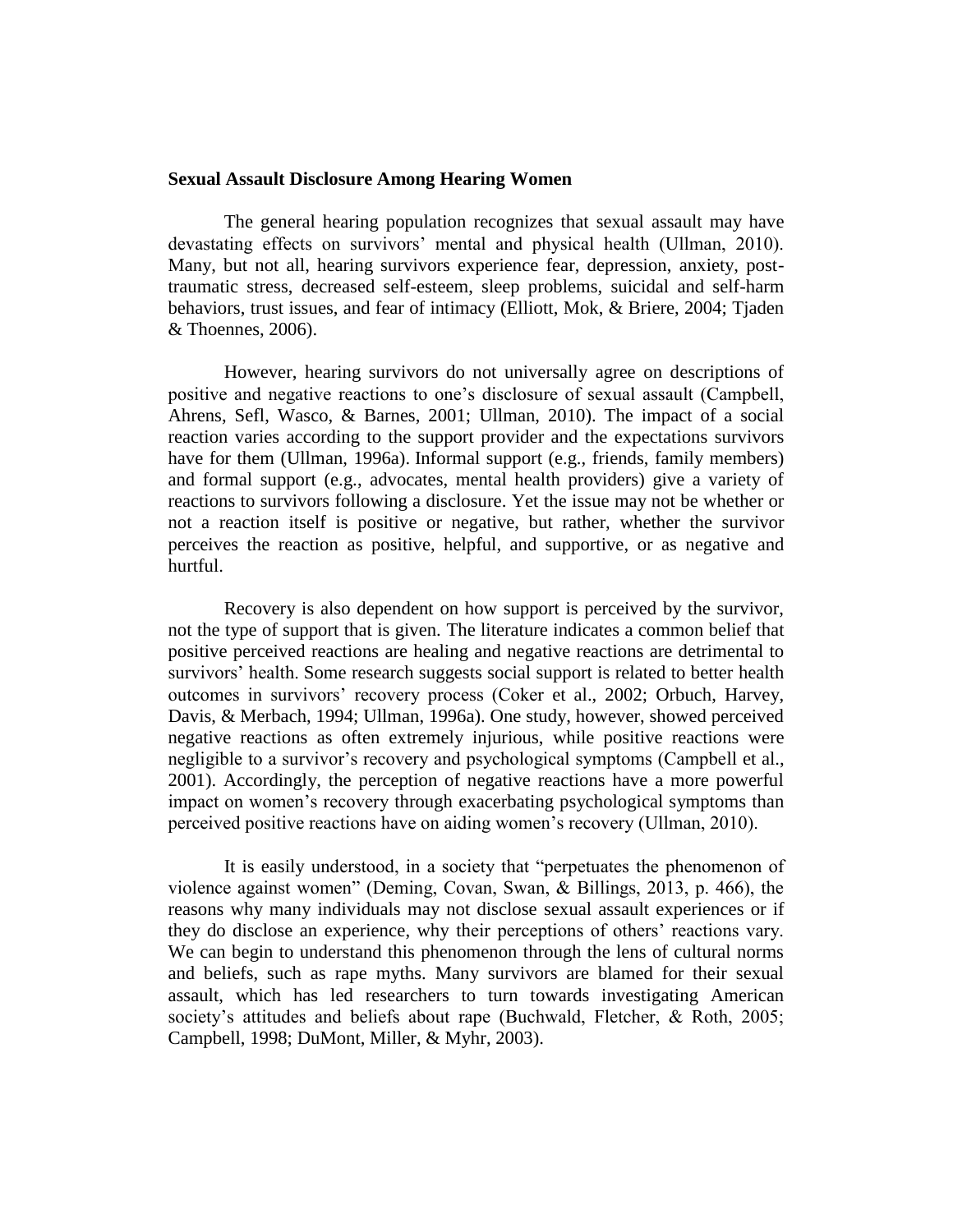American society is fueled by *rape culture*, a term used in much of the United States to describe the condoning and holding women responsible for being raped (Suarez & Gadalla, 2010). Rape myths often excuse rapists and perpetuate the failure of society to sufficiently support survivors after their assault (Buchwald, Fletcher, & Roth, 2005). A recent meta-analysis of 37 published studies revealed that men typically display higher rape myth acceptance than women, which is strongly correlated with hostile attitudes and behaviors toward women (Suarez & Gadallla, 2010).

Society frequently condones rape through victim blaming, denying the legitimacy of survivors' experiences, silencing stories about rape in large organizations (such as within higher education, the government, and religious sects), and reserving the pursuit of criminal action for actual rape situations. For example, victim blaming may be overt or implicit. Overtly blaming the survivor implies or outright states, for example, "It's your fault," whereas implicit blaming often takes the form of questions about a person's behavior, such as drinking or wearing revealing clothing, and inherently labeling that as a cause of the sexual assault. Blaming reactions are commonly called *secondary victimization* (Campbell & Raja, 1999; Ullman, 2010). Secondary victimization by the criminal justice, medical, and mental health systems is a major barrier affecting the ability to help survivors (Ullman & Townsend, 2007).

It is also common for survivors to experience self-blame after a sexual assault, which is typically associated with other's reactions to their disclosure (Ullman & Najdowski, 2011). Survivors' self-blame is sometimes reinforced after perceiving a support provider's reaction as negative (Major, Zubek, Cooper, Cozzarelli, & Richards, 1997). Self-blame has been related to increased psychological suffering and greater risk of revictimization (Breitenbecher, 2006; Miller, Markman, & Handley, 2007).

Additionally, criminal conviction rates are often significant deterrents to reporting rape (Ullman, 2010). A national survey (Kilpatrick, Resnick, Ruggiero, Conoscenti, & McCauley, 2007) of the general population and college students regarding women's decisions not to disclose forcible rape and incapacitated/drugfacilitated rape found four explanations: not wanting family or other people to know about the assault, a lack of proof, fear of reprisal by the assailant or others, and fear of being treated poorly by police, lawyers, or the criminal justice system.

Lastly, if survivors do not label an assault as rape, they are significantly less likely to disclose (Littleton, Axsom, Breitkopf, & Berenson, 2006; Starzynski, Ullman, Filipas, & Townsend, 2005). In fact, many hearing survivors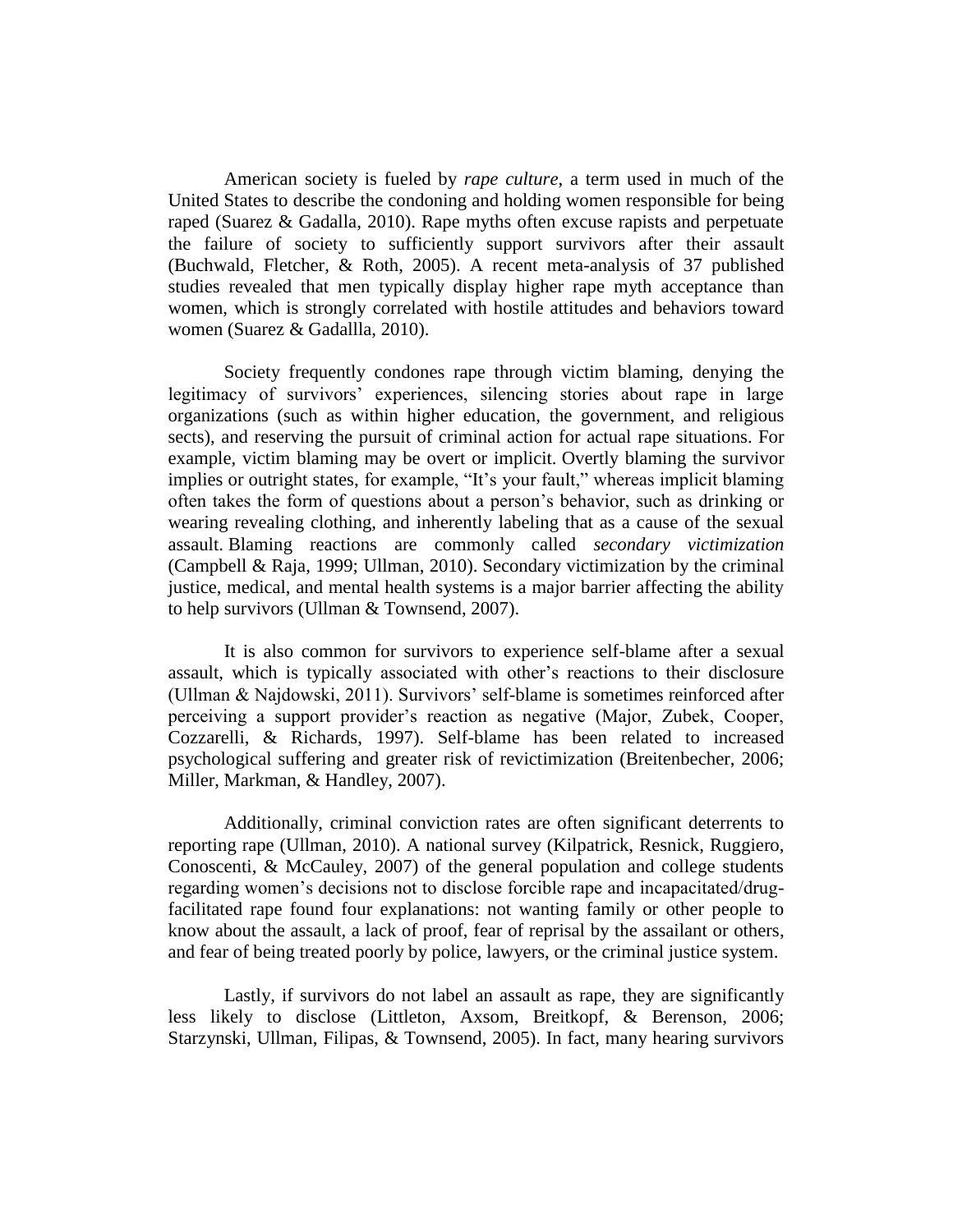do not label or acknowledge their experience as rape or victimization (Bondurant, 2001; Fisher, Daigle, Cullen, & Turner, 2003; Littleton, et al., 2006). It is estimated that between one-third and three-quarters of survivors who experienced an assault meeting the legal definition of rape did not define it as rape (Fisher et al., 2003). Instead, these individuals may perceive their experiences as miscommunication during sex, seduction, bad sex, or instances where they are unsure how to label this experience (Littleton et al., 2006; Littleton, Breitkopf, & Berenson, 2008). This suggests that women who do not acknowledge an assault are less likely to disclose the event.

## **Sexual Assault Disclosure Among Deaf Women**

By comparison, little is known about the disclosure experiences among Deaf women. Elliott Smith (2012) examined disclosure among 70 Deaf female undergraduate sexual assault survivors, and 44% reported experiencing one kind of assault (e.g., coerced sex, sex while too inebriated to consent, and forced sex), while 37% reported experiencing two different kinds of assault. Overall, 60.7% of these assaults were disclosed to formal and informal support providers at some point.

Elliot Smith (2015) later surveyed 75 Deaf women across the U.S. about their sexual assault experiences and found that of 216 assaults, 104 were disclosed (48.14%). Support sources included informal (58.13%) and formal (41.87%) individuals and/or agencies. It is interesting to note that more participants disclosed to Deaf support sources (66%) than hearing (26%) or hard of hearing (8%) sources. For participants who did not disclose, they offered reasons such as "didn't want anyone to know," "afraid to tell," and "did not matter enough to tell anyone" (Elliot Smith, 2015, p. 108). No participants selected, "I could not tell anyone because of communication issues." (Elliot Smith, 2015, p.108).

Furthermore, Deaf women may be less likely than hearing women to label an incident of sexual assault in a romantic relationship as rape or abuse, potentially affecting the number of disclosures (Anderson & Kobek Pezzarossi, 2011). Anderson and Kobek Pezarossi's 2011 study found that 56.7% of Deaf female participants experienced sexual coercion within relationships, but most said it was not abuse (78.2%). Only 7.3% acknowledged that sexual coercion was abuse and 14.5% said it might have been abuse. In a college-aged sample, participants were asked to identify if they would label specific assault situations (e.g., "Do you think using force to make someone have sex is rape?") as rape (Elliott Smith & Pick, 2015, p. 74). Seventy percent of the scenarios were not labeled by the participants as rape. Survivors were then asked if they considered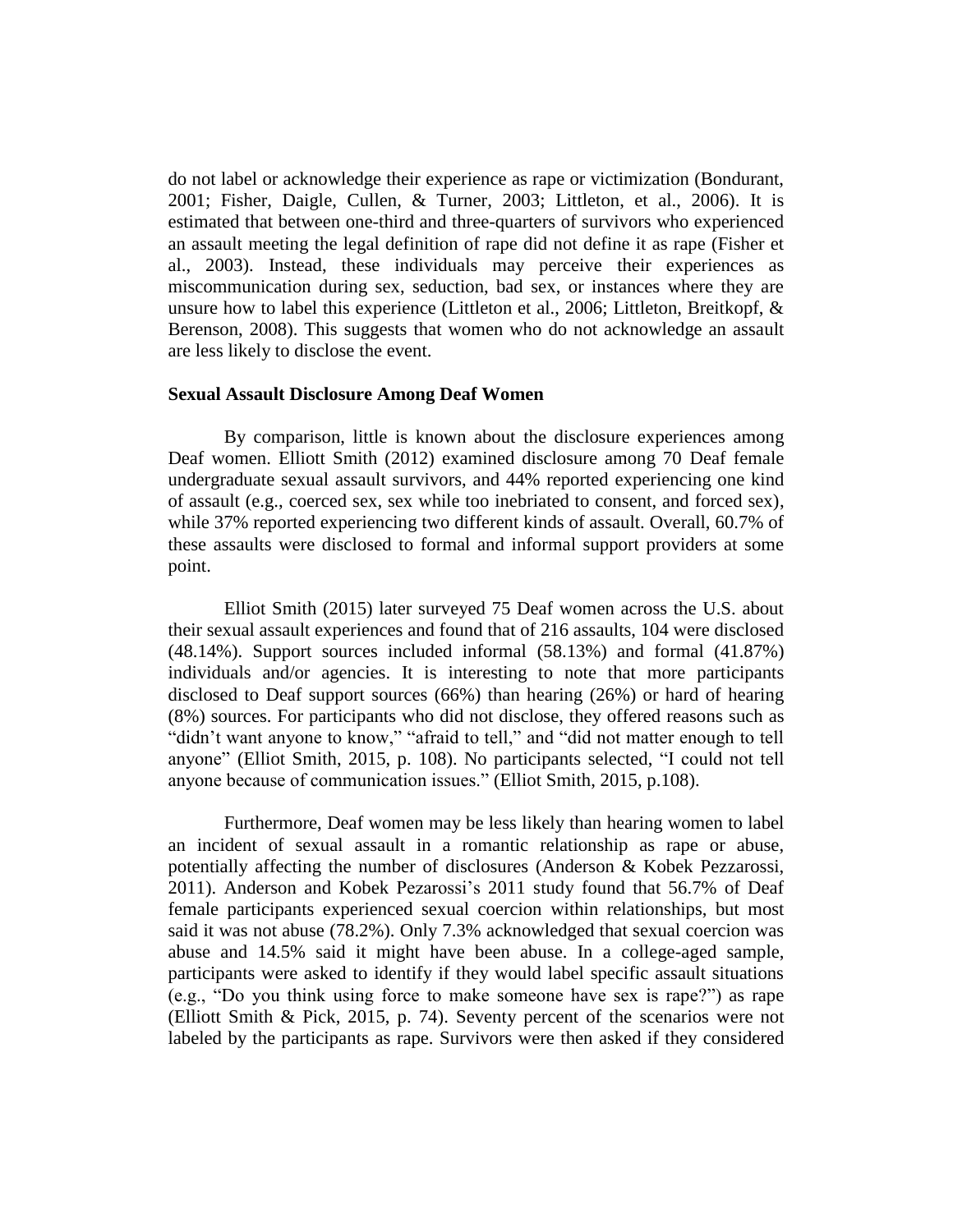their own assaults as rape, and 43% of the assaults were labeled as rape, 43% as not rape, and 14% as maybe rape (Elliott Smith & Pick, 2015).

An additional factor is that Deaf survivors are often revictimized when seeking help, potentially impeding disclosure (Smith & Hope, 2015). For example, they may face language barriers, their credibility as Deaf individuals may be questioned, and services and systems responding to sexual violence in the general hearing community are typically not equipped to meet the unique needs of Deaf women or individuals communicating primarily via ASL (Elliott, 2015; Smith & Hope, 2015). Deaf sexual assault survivors typically experience extreme isolation and often lack accessible options in seeking help. They also may deal with issues given the small and intimate nature of the Deaf community (Elliott, 2015; Obinna, Krueger, Osterbaan, Sadusky, & DeVoire, 2006).

#### **Rationale and Research Design**

The authors of this study believe that sexual assault survivors in the Deaf community, especially in geographical areas where resources are lacking or where the Deaf population is sparse, may find it difficult, to access qualified professionals for disclosure and related support. It is necessary to better understand the experiences of sexual assault survivors in the Deaf community in order to develop relevant resources. This study examined the issues of sexual assault disclosure in the Deaf female population using a qualitative approach.

The study followed the transformative paradigm for qualitative research (Mertens, 2010). The researchers' core values prioritized promoting human rights and social justice, adopted for this study because it strove to define social reality from the participants' perspectives as opposed to only those of the researchers. Thus, the process and related findings sought to create a more equal playing field between the researchers' questions and the participants' experiences (Mertens, 2010).

The transformative paradigm adheres to the assumption that a critical review of each reality is necessary before accepting one's views of "real" (Mertens, 2010). Another aspect of this paradigm relates to the understanding of how knowledge is created by relating to and learning from people. It also values the creation of an interactive relationship in which culture is carefully considered. Positions of power may inevitably exist between researcher and participant, but being aware of these roles and learning how to mitigate these positions so that participants are treated with the respect they deserve is crucial and feasible.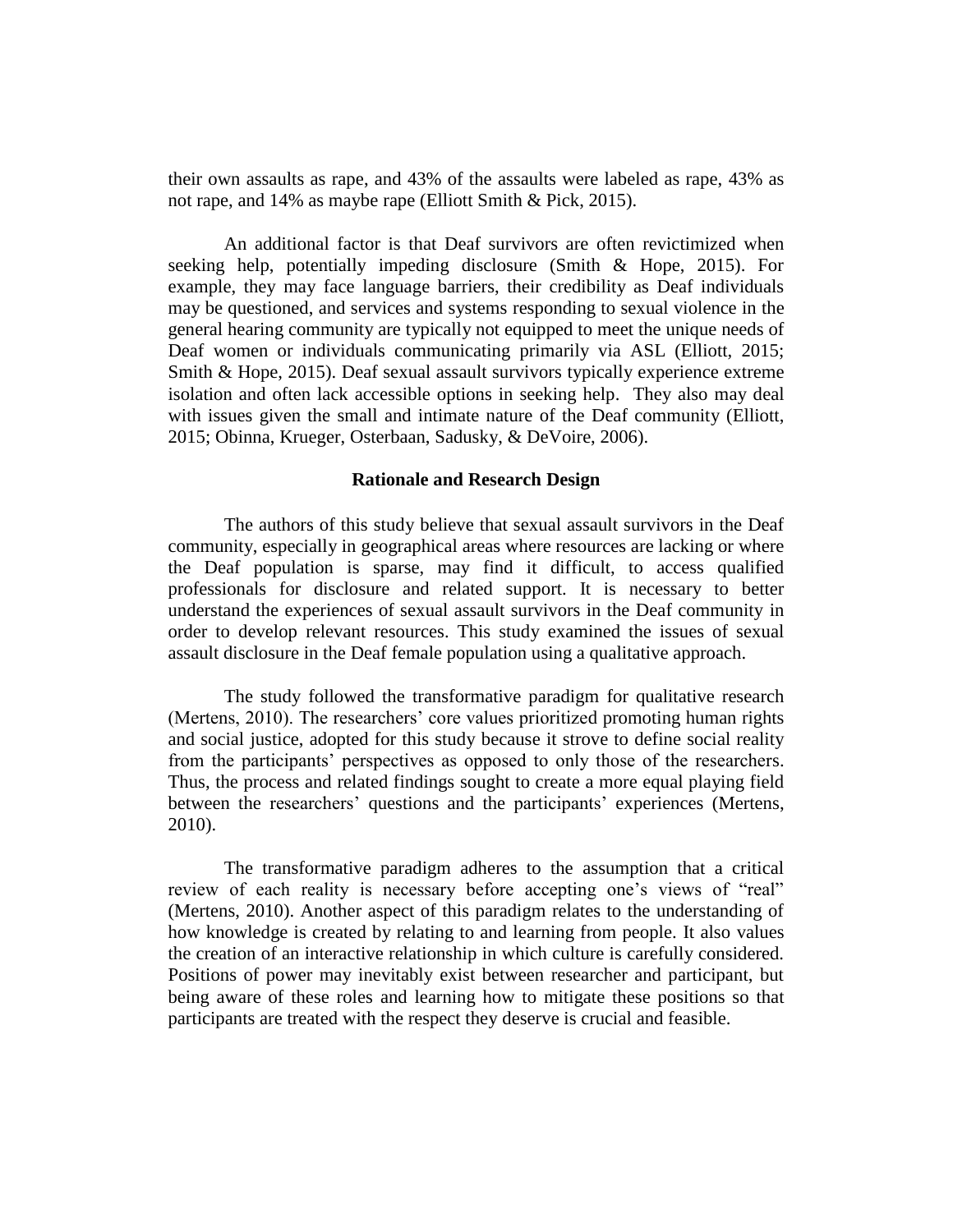## **Participants**

Deaf women over the age of 18 years were recruited to participate in the study if they had experienced sexual assault as an adult and disclosed to at least two people. A convenience sample was employed due to the sensitive nature of the study. Fourteen women were screened using a brief questionnaire focusing on gender identification, hearing identity, and age. Questions also focused on their highest level of education, ethnicity, when they had experienced a sexual assault, and disclosure to another individual. Three met the study's inclusion criteria. Two women were graduate students in their 20s, and one was a former graduate student in her 30s. All three culturally Deaf survivors were Caucasian and grew up in the United States. Two survivors had Deaf families that communicated in ASL. The third survivor was the only Deaf member of her family and used spoken English to communicate with her family.

### **Procedures**

With Gallaudet University Institutional Review Board approval, all survivors consented to having their interviews recorded on video to ensure data collection accuracy. Each semi-structured interview consisted of 24 questions focusing on the identity of support providers, number of disclosure experiences, helpfulness of disclosure, disclosure reactions, and modifications to disclosure based on support provider reactions. Interviews were held in a private room and lasted approximately one hour. At the end of the interview, each survivor was given a list of mental health professionals and sexual assault agencies working with deaf individuals if they wished to speak to someone directly as a result of participating in this study. All survivors were compensated \$15 per hour for their time.

Each videotaped interview was translated from ASL to English and transcribed by the primary researcher, a hearing fluent signer with 10 years of experience working with Deaf children and adults. The transcriptions were entered in hyperRESEARCH (Researchware, Inc., 2015). A Deaf female graduate student, a native ASL signer with training in psychological research, served as a peer debriefer. She reviewed each video recording and transcript to ensure proper language translation and analysis, although she was not familiar with any of the survivors.

Transcribed responses to interview questions were analyzed by assigning codes and using categorizing processes that focused on both inductive and deductive approaches (Miles, Huberman, & Saldaña, 2014). Codes were initially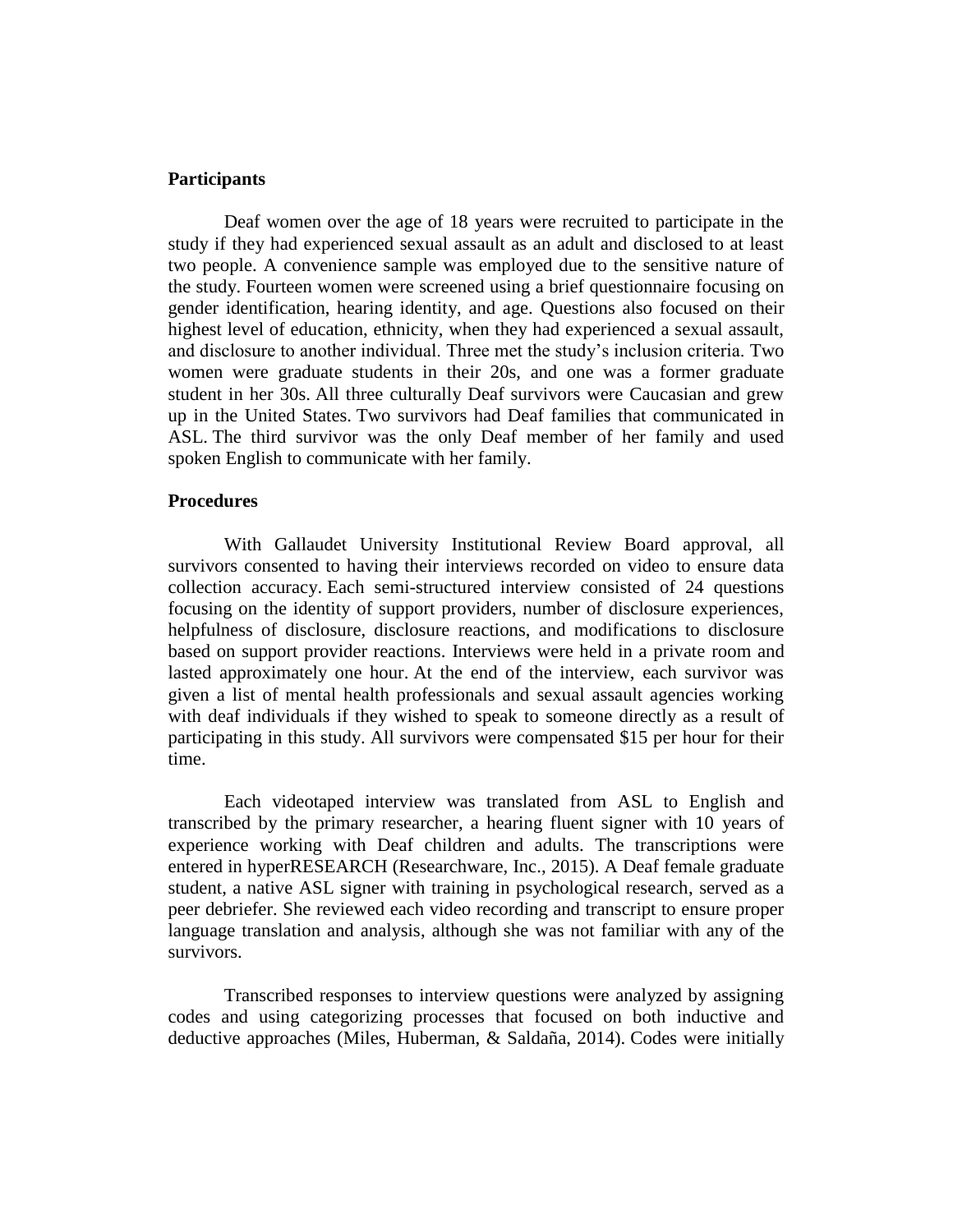created by organizing the participants' responses into themes that were then further reduced by the researcher and peer debriefer after carefully comparing and discussing differences.

## **Results**

Results are presented in the themes derived from the interviews and assigned codes. The following themes are discussed: identity of support providers, survivors' reasons for disclosing, social reactions (i.e., revictimization responses, power dynamics, helpful/positive reactions, hurtful/negative reactions, expected reactions), resilience and growth, and Deaf community issues. Relevant quotes are used to illustrate each theme. Given the fact that the Deaf community is small and survivors might be identifiable based on the content of their language, the following quotes are not linked to specific individuals.

#### **Identity of Support Providers**

All three survivors first disclosed their experiences to friends as informal support providers. Following the initial disclosure, the survivors told a variety of other informal support providers including friends, romantic partners, family members, roommates, and a perpetrator's sister-in-law. Formal support providers were also recipients of disclosure following the initial report to friends and included therapists, police officers, advocates, ASL interpreters, and professors. Two survivors disclosed to only individuals in the Deaf community. Only one survivor shared her experience with both Deaf community members and someone outside of the Deaf community.

#### **Survivors' Reasons for Disclosing**

The survivors described various reasons for disclosing the sexual assault, with three primary reasons: to receive emotional support, to protect others, and to obtain tangible assistance. These reasons were categorized under *help-seeking behavior*. All three survivors disclosed as a means of seeking emotional support from others. For example, one survivor stated, "I needed someone to talk to. I needed someone to validate my feelings. She was the closest. She knew me in and out. She knew my good, my bad side, everything."

Two survivors disclosed to protect others from a sexual assault by the same assailant. One survivor's sister was raped by the same perpetrator who raped her, and the survivor informed her mother: "I disclosed to my mom because my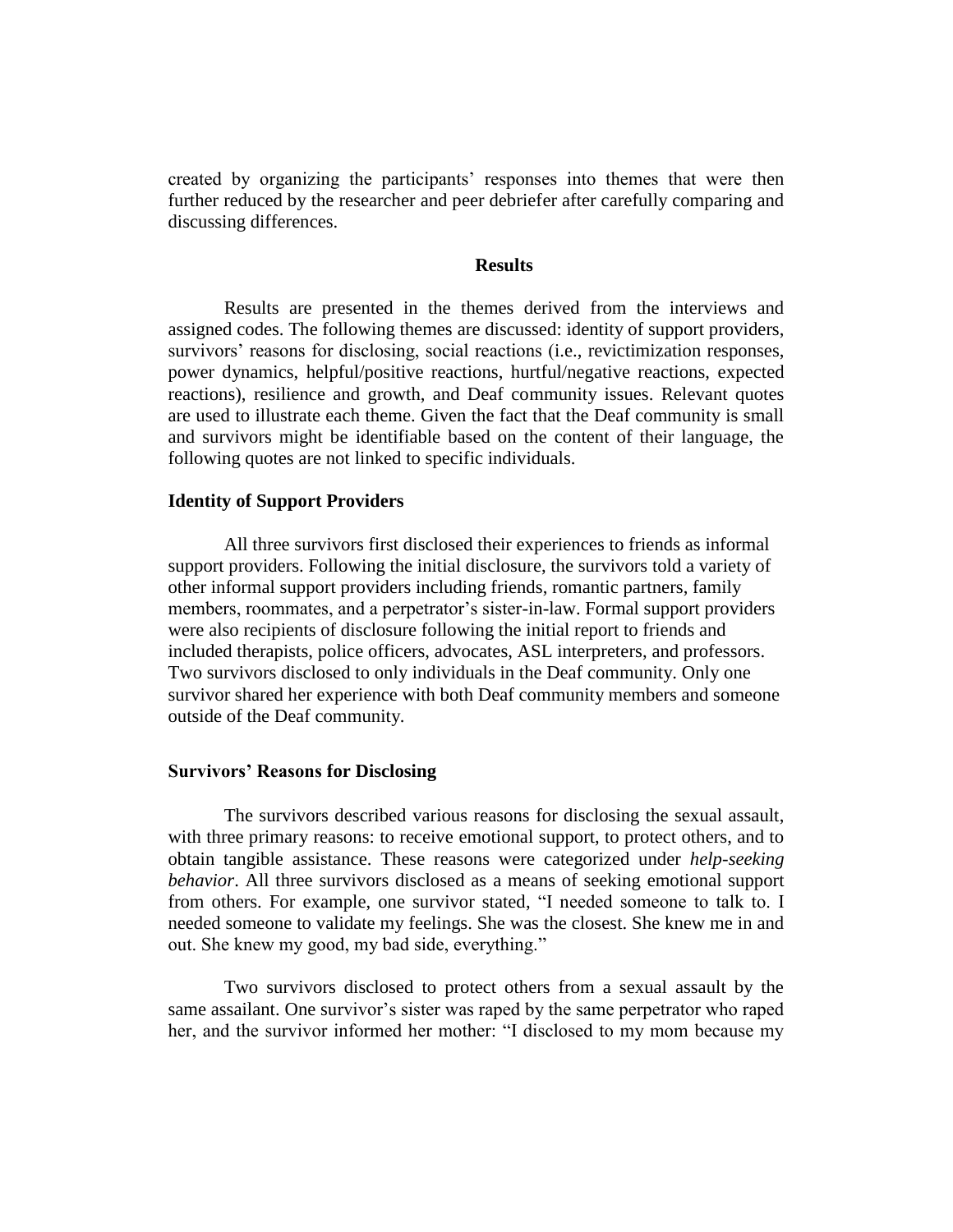sister didn't tell my mom. [My sister and I] are [x] years apart in age so I felt like my mom could protect my sister."

All survivors reported their sexual assault experiences in search of tangible assistance. Tangible aid is defined as requesting specific assistance, such as resources, during the healing process. All of the study participants engaged in therapy to cope with the sexual assaults. One survivor disclosed to her professors to receive extensions on assignments, and also disclosed to a Deaf advocate to receive help in finding legal and therapeutic resources. Another survivor reported the sexual assault to law enforcement and medical providers.

One survivor, as a result of communication barriers, worked with ASL interpreters while reporting to law enforcement and medical providers. Although the interpreters were present only for communication purposes, they were still considered recipients of disclosure by default.

## **Responses to Social Reactions**

The survivors revealed a variety of social reactions to their sexual assault disclosures. The initial reactions they shared were coded according to perceived feelings from the three survivors' most salient disclosure experiences. As a whole, survivors received 14 reaction types to their disclosures:

- Belief
- Disbelief
- Blame
- Self-blame
- Unwanted questions about details of assault,
- Anger towards the perpetrator
- Survivor assisting the support provider
- Concern
- Blaming the perpetrator
- Mutual support
- Support providers telling the survivors' stories without permission
- Making light of the situation through humor
- Lack of understanding
- Educating the survivor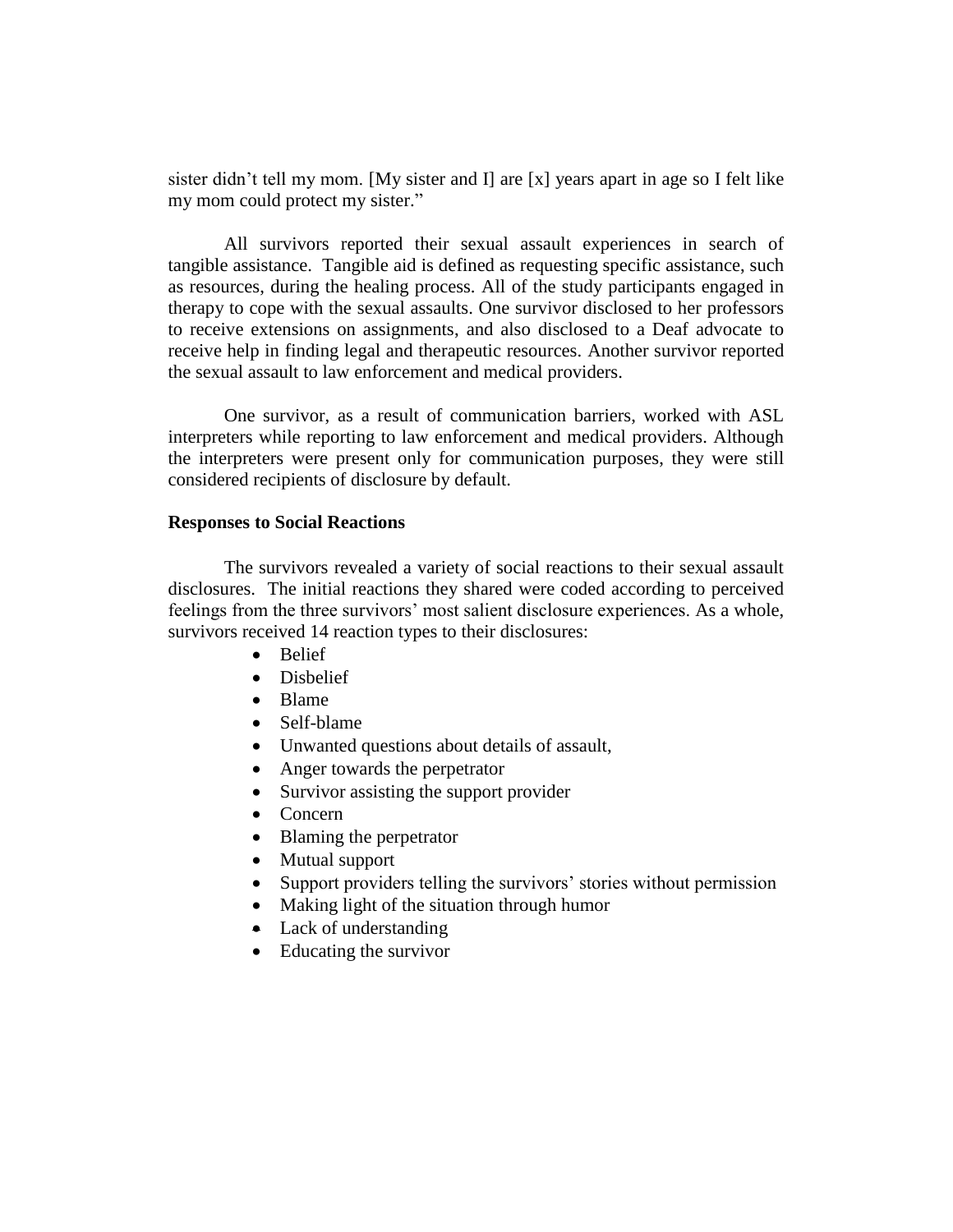These reactions were then subgrouped into the following themes: revictimization, power dynamics (too much and/or lack of), helpful/positive reactions, hurtful/negative reactions, and expected reactions (met and unmet expectations).

**Revictimization responses.** All survivors felt that they were revictimized, as a result of support providers' responses to disclosures. One survivor stated that a support provider told others in the community that she had fabricated the assault: "[The support provider] felt like I was just making it up. She didn't believe me that [the assault] actually happened." She reported feeling "enraged" when she learned of this support provider's action. Another survivor felt revictimized when the perpetrator later raped her sister, and that this assault against her sister ruined their sibling relationship: "I saw my sister go through that trauma and she was only age [x]."

Two survivors reported that they "closed up" for long periods of time after feeling revictimized by support providers. One spoke about feeling revictimized when a family member implied that the sexual assault was her fault (e.g., "Were you drinking?"). This same survivor also described her experience at the hospital where she had to request different ASL interpreters because one after another incorrectly relayed her story to the police. After this happened several times, the survivor asked the interpreter to retell the story to her to ensure the information was being delivered correctly: "I had to watch my own story. It was hard…I was completely turned off. My emotions were off." As a result of this language barrier, the legal authorities became frustrated with the survivor, creating another revictimizing factor.

**Power dynamics.** All of the survivors were impacted by power inequities within both survivor/perpetrator dynamics and Deaf/hearing relationships during the disclosure process. One survivor reported that she was scared of men for years after her assault. She recognized that not all men were rapists, but that the perpetrator held power over her by instilling in her a fear of men. Another survivor reported that she had become involved in drugs and alcohol and was losing her passion for playing sports because she constantly thought about the assault:

I realized I wanted to stop [thinking about the assault and abusing drugs and alcohol]. I wanted to get my passion for [sports] back and I didn't want him to ruin that…it felt really good [to tell someone]. I could finally let go instead of holding it inside.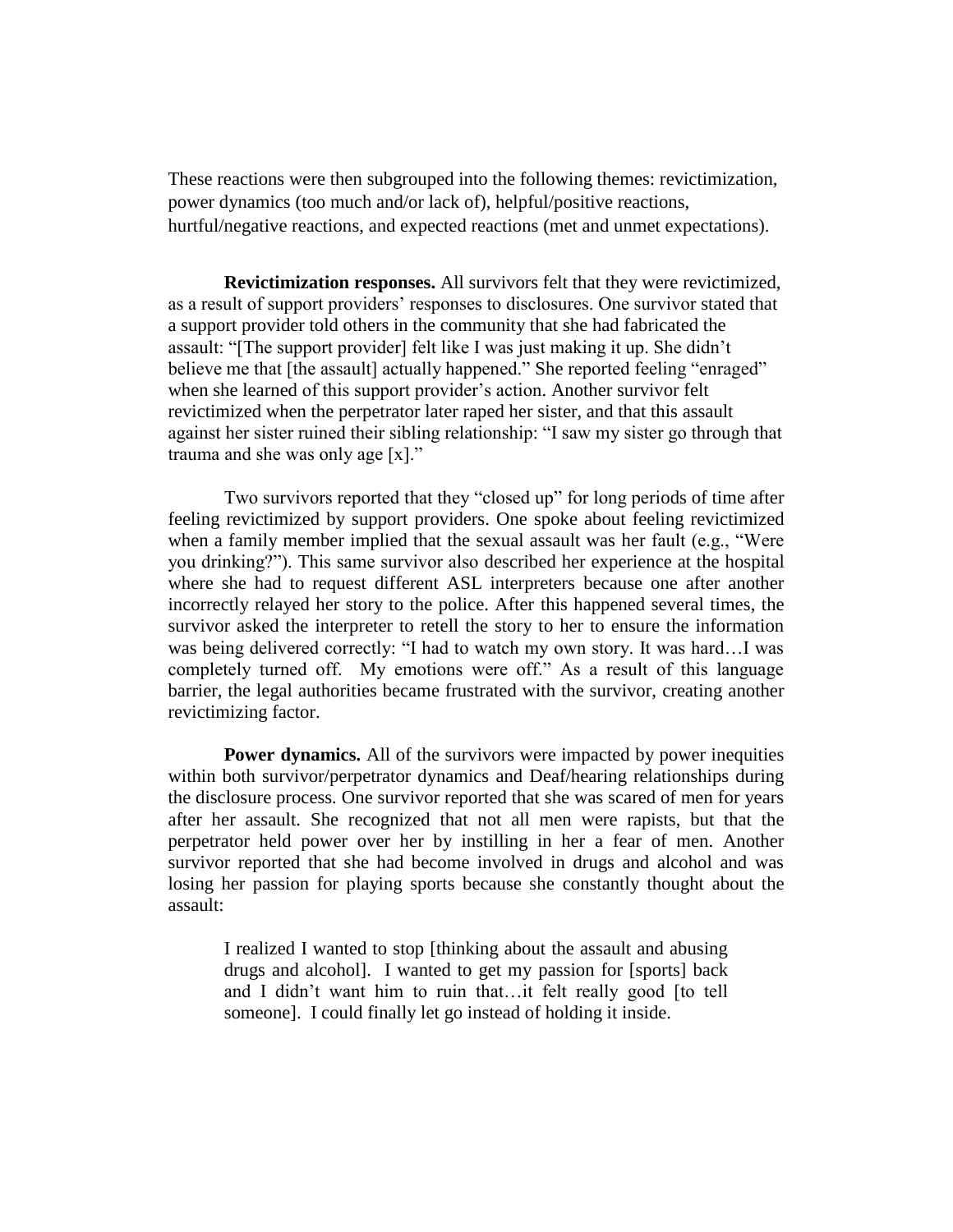This individual reported feeling powerless because the assault was consuming her thoughts. Power dynamics were palpable for the survivor who experienced a communication barrier at the hospital and was rendered powerless as a result of incompetent ASL interpreters. Power was also "stolen" from the same survivor whose friend broke confidentiality and announced that the survivor had been raped by someone in the Deaf community. All survivors in this study emphasized the specific word "power" as a way to describe how their power was "stolen" or "lost" during or after a sexual assault: "I remember that whole night. I felt that [the rapist] took everything from me - my life, my power, my soul. He just took it." This survivor further reported feeling overwhelmed by the amount of power returned to her not even three hours after the assault by an advocate, who continued to ask the survivor what she wanted to do in response to the sexual assault and told her repeatedly that "it is your decision." In this situation, regaining power immediately after having it taken away from her was an overwhelming and negative experience for her:

I was really torn. All that power felt too much for me, I think. All of my power was taken from me [during the assault] then so much was given to me all at once. I was overwhelmed with all the power.

Another survivor deliberately chose not to disclose to her hearing parents because of power differences that she perceived between the hearing and Deaf cultures;

I already struggle with [my parents] not knowing sign… They have not understood me and I feel that it would just be something to add to the list of things they have not yet acted on. They are still encouraging me to have a [cochlear implant]. No, I don't want that right now and they have talked about it with me so much… They want to be able to connect with me. They can't become Deaf so [their attitude is] why don't I become hearing.

**Helpful/positive reactions.** Survivors experienced many support providers' reactions as helpful and positive after a sexual assault disclosure. Connecting with a support provider was seen as critical when determining whether or not the disclosure experience was positive or negative. A survivor explained that her support provider had a similar experience and empathy helped them connect with each other:

I felt she really understood, instead of expressing my experience to someone who would be like, "Oh, I'm sorry," and then I would be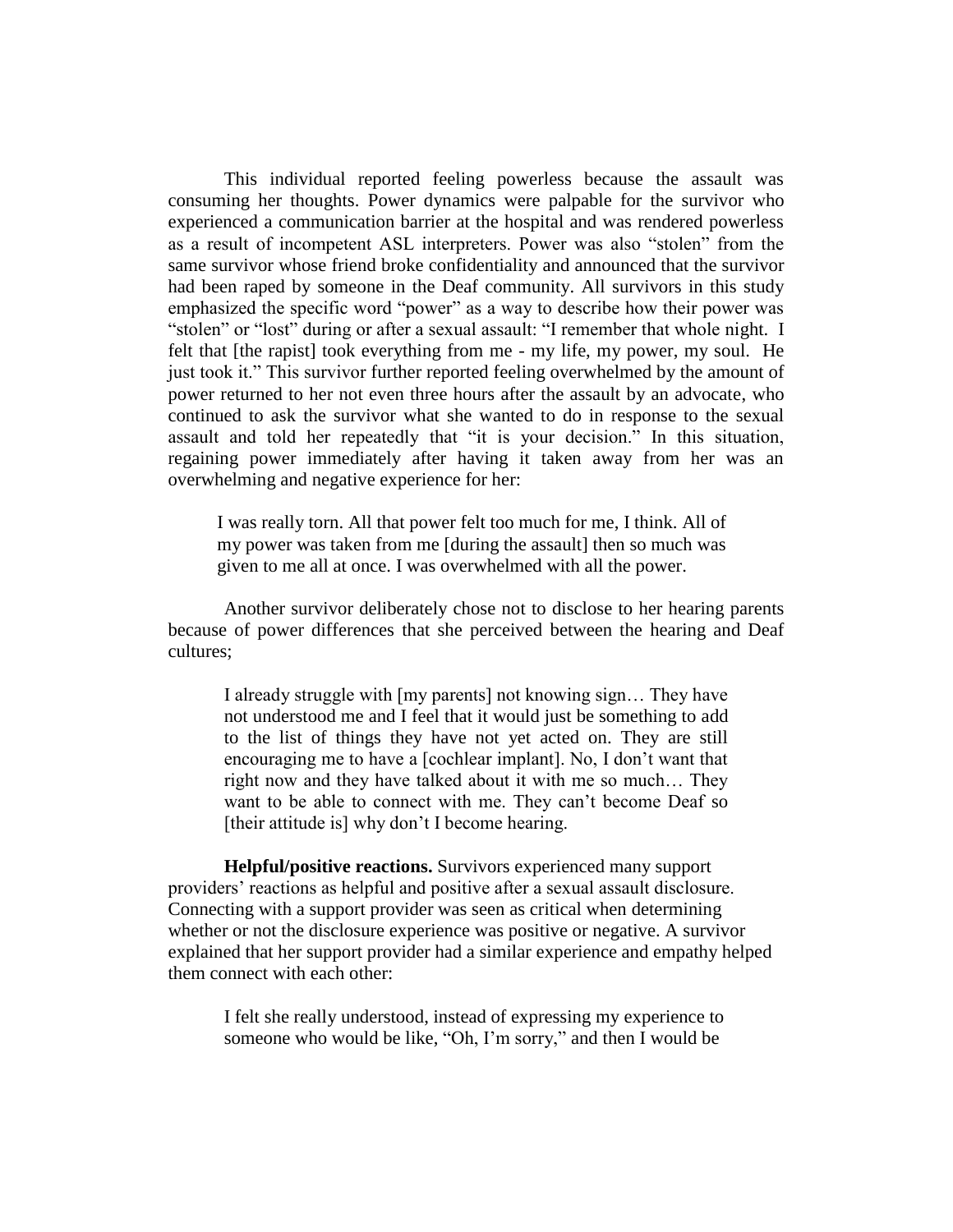taken aback and think to myself, "No, you really don't understand!" I [would be] thankful you don't understand but at the same time I can't connect with you the way I wanted to.

Some survivors expressed relief and surprise when support providers believed them after having others question their truth. Two survivors said being told, "It's not your fault" and "I'm sorry" were positive reactions. Being listened to by a support provider during the disclosure also proved to be a positive experience for the survivors. Some support providers even encouraged the survivors to get help and guided them to resources:

[The therapist] listened all the way. She didn't say anything. I was like, wow, because most people who I tell detail to, they interrupt you. She didn't. She just listened. The counselor gave me different resources. She explained to me what rape was… consent… I finally understood the full picture after she explained it. I wanted to make sure my experience was actually rape and not question myself.

**Hurtful/negative reactions.** All survivors experienced hurtful reactions from others and received reactions of disbelief from at least one support provider. Two survivors had friends who breached their confidentiality and told others in the Deaf community. One survivor explained that her romantic partner at the time did not believe that she was raped prior to their relationship. Upon breaking up, this former romantic partner told their friends that she was lying about being raped. After seeking counseling, the survivor felt she had no connection with her therapist, an experience she labeled as negative: "It was one-sided." As a result of these perceived negative experiences, the survivor blamed herself for the assault and started having negative thoughts:

I guess I felt like, in a way, [the rape] was a little bit of karma for me because I was never in love. I thought I was but I never was. I was trying to fit in with society. [Where I lived] is heavily Christian, heavily religious so my coming out as a lesbian…. I have already come out now [in college]... I could not [have come out where I grew up]. I would have been bullied. I would have been beat up…I just felt like dating him. He was my best friend, why not. So I did. I waited it out until I finished high school and planned to go to college and slowly let go. That was my plan. I didn't really try to use him but in a way I felt like it was my karma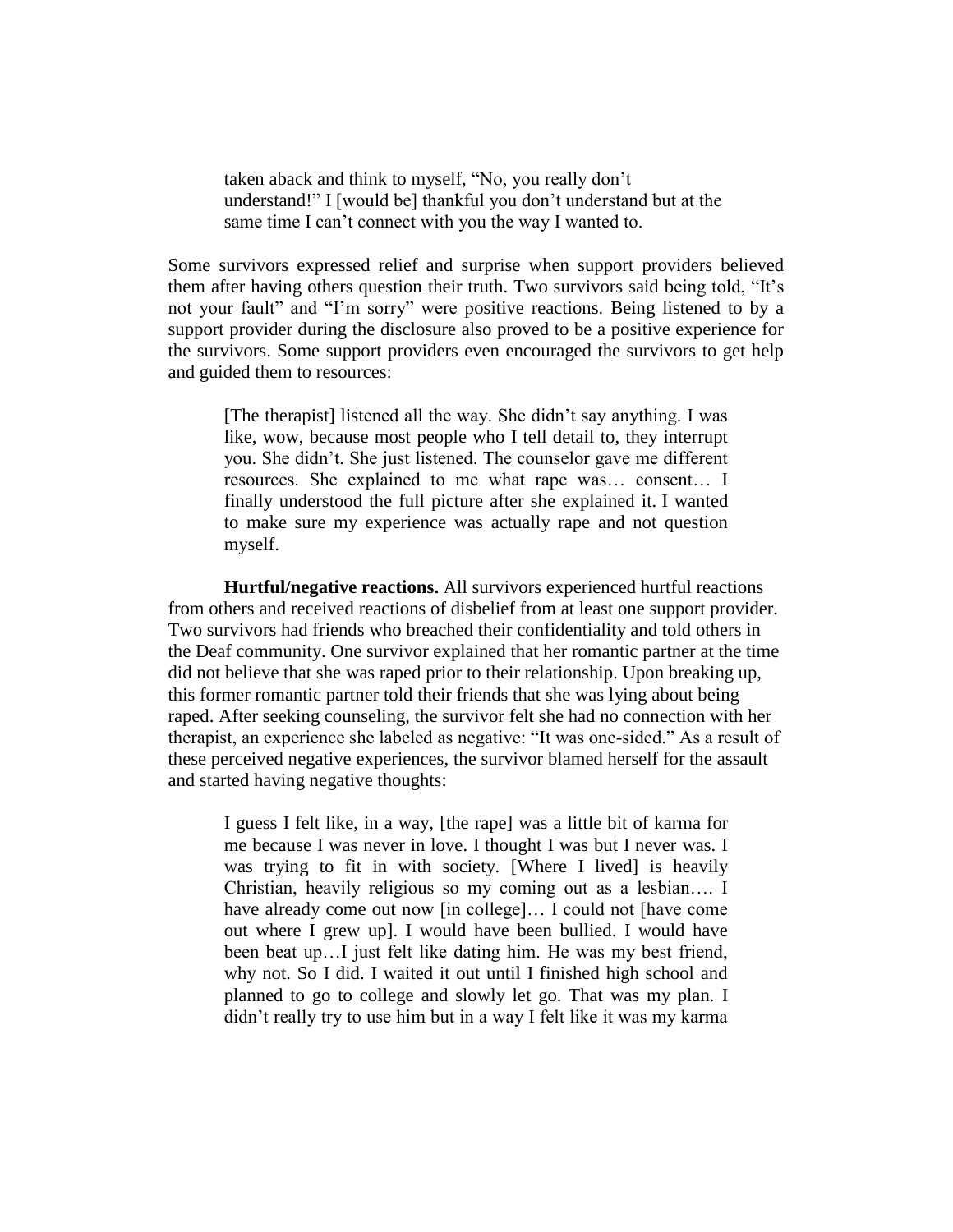[to be raped]. You know, like that is what I deserved because I wasn't true to him.

This survivor's disclosure recipients expressed disbelief in her experiences, which led her to doubt herself and believe the rape was her fault.

Another survivor spoke about a family member she disclosed the assault to. This survivor prefaced the disclosure with a request that the family member not ask any questions. Not only did this family member ignore the survivor's request not to ask questions, the survivor shared that the relative had the "audacity" to ask if she had been drinking the night of the assault. This question implied to her that the family member believed it was her fault. This inappropriate and insensitive question caused the survivor to retreat and not want to talk about the sexual assault further, resulting in a rift in their once close relationship. She also felt that the family member's comments of "It's not your fault" and "I'm sorry" were extremely negative, implying fault on the survivor's part and conveying pity.

**Expected reactions (met and unmet).** All survivors admitted that they had certain hopes in how others would respond to their disclosures. The expectations that were met included feeling connected to and emotionally supported by the support provider, receiving logistical support, and being believed. When expectations were not met, the survivors reported feeling disconnected from and disappointed with the support provider. They also experienced a surprising lack of confidentiality. Another example of unmet expectations was one survivor's disappointment after disclosing to her mom: "I had to encourage my mom and help her calm down. It's not like my mom was looking at my emotions and asking me how I was. No, I had to ask mom [how she was] and take care of her."

Another survivor also reported feelings of disappointment after telling her childhood best friend. This survivor stated that she expected a lot of support from her best friend, but was not believed, "She doubted me, she questioned me."

When survivors were asked what they wished someone had said in response to their disclosures, being believed was a priority for them. The survivors shared various desired reactions: "I wished someone told me I was safe and not alone," "I'm here to listen to you without judgment," and "I wish [the support provider] hugged me, showed me affection, gave me resources, or checked in on me later." The aforementioned survivor who took care of her mom's needs elaborated on the experience: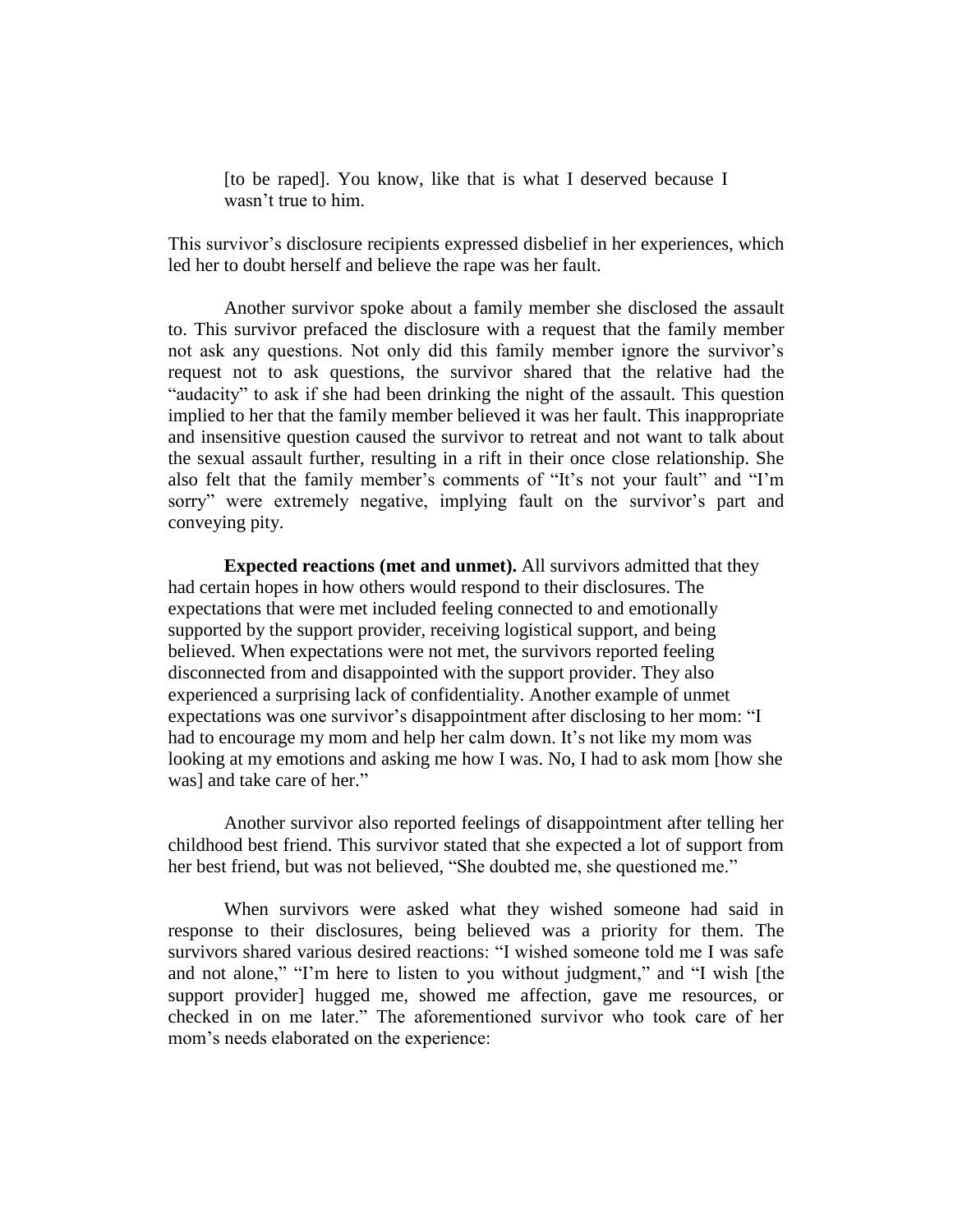My mom was lost. She didn't know what to do. I know, I understand that my mom is lost, but I wish my mom made an effort on her part to really empathize, talk through it, support [me], check in with [me]- 'Are you still feeling bad?'… [instead], she made it taboo to talk about it. It was a topic that was swept under the rug. I wanted [to talk about it], like how I felt and how I was doing going through it. But, nothing.

## **Resilience and Growth**

All of the survivors spoke about personal growth as a result of their various disclosure experiences. They stated that enduring their negative disclosure experiences had changed the way they thought about reacting to others who disclose. Each expressed that feeling revictimized by others' reactions helped them carefully consider how to react to others who disclosed to them. Despite having received wounding reactions, the survivors reported that the disclosure experiences were still "worth it." They expressed that after their disclosure experiences, they felt more confident and competent in responding to other individuals who disclosed to them. They also mentioned being able to help other survivors feel safe and minimizing other survivors' amount of revictimization. One survivor believed that disclosing to others could help her connect to individuals:

I am [name], I love Deaf children, I love teaching, I enjoy biking, and I'm a survivor. It has become part of who I am. So, now, if I tell someone, it means I want to connect more and have people understand me better. Tell them I'm a survivor and people can see where I'm coming from. My thinking has changed, and my perspective on life is a little bit different than most people. I might be more sensitive maybe. I think for me, telling people I am a survivor allows me to better connect with more people. They can understand me better.

Another survivor believed that she has become emotionally stronger as a result of the sexual assault and subsequent disclosures, and could use this newfound strength to assist others:

I look at it like negative experiences make us stronger people. [The sexual assault] happened to me and my sister for a reason so I can use that to help other people. You know, like, [if] it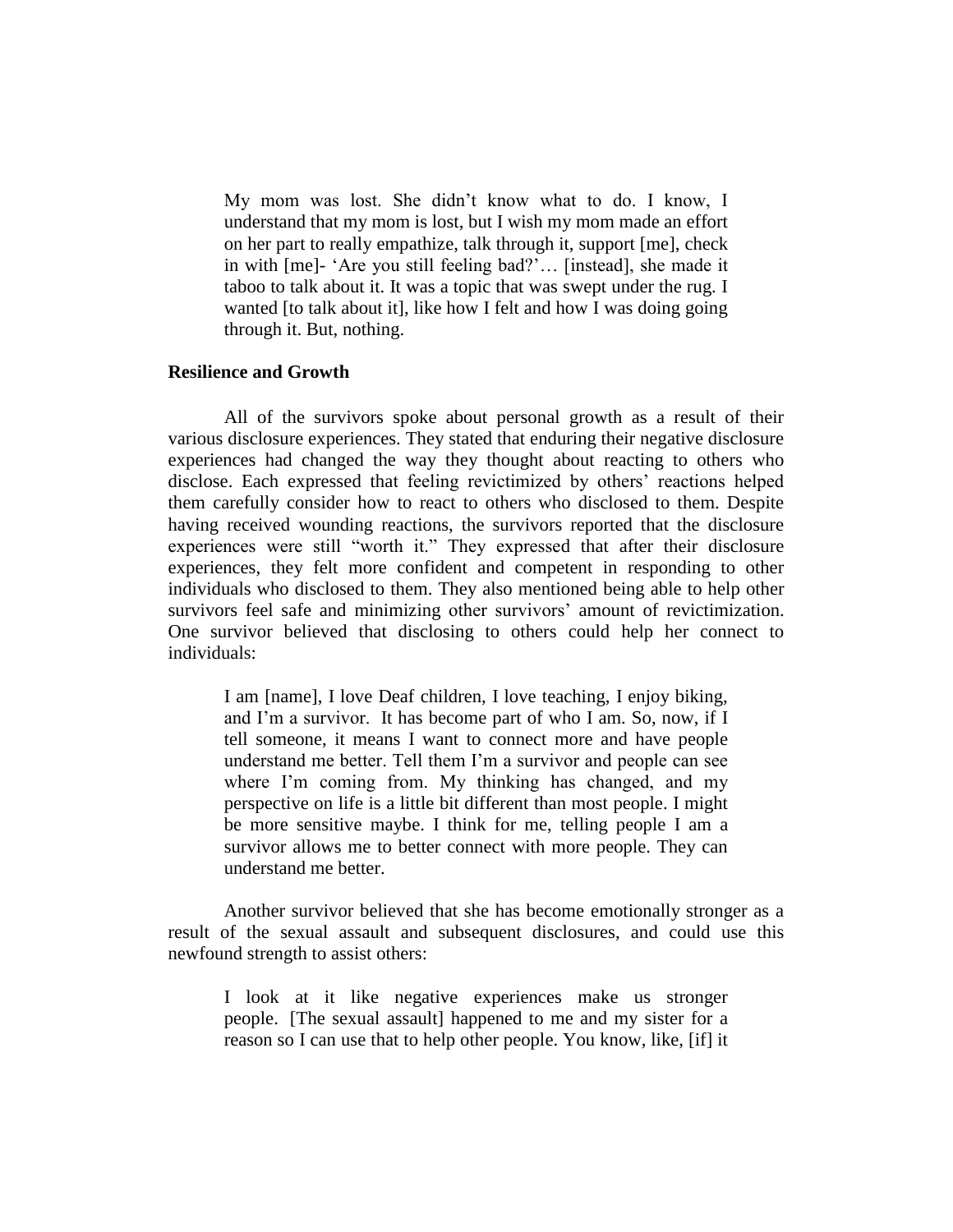happens to [individual]...we have similar experiences so we can support each other. It can happen to anyone, so that's important.... I went through counseling. That's how I got that attitude.

## **Deaf Community Issues**

Various issues were discussed during the interviews specifically related to the Deaf community. A survivor reported that she is more involved in the Deaf community because "they are more accepting of who people are [than the hearing community]." By contrast, another survivor spoke about her best friend's doubt:

She doubted me because that person who raped me was part of the Deaf community. He has a Deaf family. It is not exactly really well known, no, but his family is a good family and that's why she doubted me. I realized that at that point it made me shut down. I did not want to talk to anyone else about it.

Another survivor stated that the reason she reported the sexual assault to the authorities was because she did not want this man to rape again in the Deaf community, a community that is like "family" for her. This survivor also disclosed to her best friend, another member of the Deaf community. Her best friend later told a large group of Deaf individuals about the sexual assault in front of the survivor. Though initially this violation of trust made the survivor ashamed, she eventually began disclosing to others in the Deaf community: "This was a blessing in disguise, I think. Like, for the Deaf community to know, that this should protect the community now." Even after people in her community were aware of the sexual assault, a large number of people remained friends with the perpetrator.

### **Discussion**

The purpose of this study was to gain a deeper understanding of the complex nature of disclosure patterns among Deaf female survivors of sexual assault. Implementing a phenomenological qualitative approach afforded the opportunity to capture survivors' unique perceptions of sexual assault disclosure. The themes obtained from these interviews covered the following areas: disclosure to informal versus formal support providers, support providers' identities, survivors' reasons for disclosing, social reactions (such as revictimization responses, power dynamics, helpful/positive reactions, hurtful/negative reactions, expectations, etc.), survivors' resilience and growth, and community issues specific to the Deaf culture.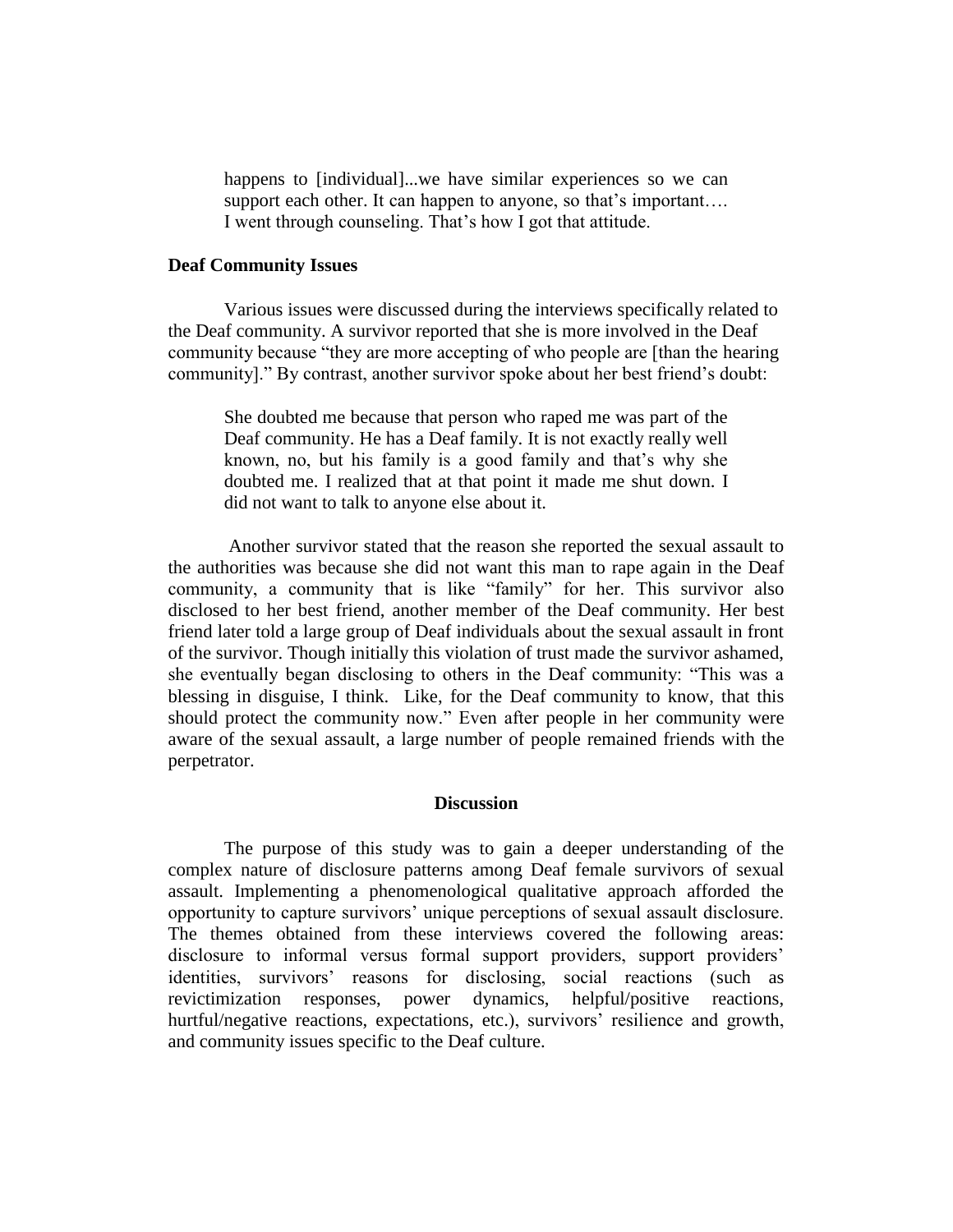The three survivors in this study initially disclosed to a friend, and then eventually disclosed to formal and informal support providers. Despite the fact that many formal support providers have been specifically trained to work with survivors, previous studies of hearing women have shown that survivors are less likely to disclose to these individuals (Filipas & Ullman, 2001; Golding, Seigel, Sorenson, Burnam, & Stein, 1989; Starzynski, Ullman, Filipas, & Townsend, 2005; Ullman, 1996a). Survivors in this study reported that they chose particular friends because they trusted their friends. Although two of the three friends were Deaf, their cultural identity was not a priority to the survivors when deciding on initial disclosure recipients. One survivor used spoken English to communicate the disclosure to a hearing non-signing friend. Results indicate that these women found it more important to disclose to a trusted source than considering one's cultural identity. It is possible, however, that one of the reasons the survivors trusted these individuals was because their ability to communicate with one another did not pose a threat to their relationships.

ASL interpreters were also recipients of disclosure, but this often occurred in an indirect fashion when attempting to share their experiences with non-signing formal support sources. As many ASL interpreters are rooted in the Deaf community, this creates a complexity in the disclosure process since it raises concerns regarding confidentiality and small community issues. If a survivor who desires confidentially is already reluctant to disclose to the police or other formal sources, it is possible that the individual would not feel comfortable disclosing to a third party (interpreter) who shares their social network. Thus, Deaf survivors who use ASL as their primary language may be less likely to disclose to the authorities if they use an interpreter.

The experiences of the participants suggest that using an ASL interpreter can increase the possibility of a communication breakdown or unintentional revictimization when disclosing to formal sources. The revictimization that occurred during one survivor's disclosure further traumatized her. She was forced to report on her sexual assault several times through different interpreters because the information was not conveyed appropriately or accurately. It is possible that many survivors think twice before disclosing to hearing individuals through an interpreter, not only as a third party member, but also due to presumed issues of incompetency. Worrying about the competency of an interpreter during a time of trauma and disclosure is an unfortunate reality for some Deaf individuals who rely on interpreters. If more competent, culturally sensitive interpreters were trained for disclosure situations in mental health or legal settings, it is possible that more Deaf survivors would feel comfortable disclosing to the police or seeking medical assistance.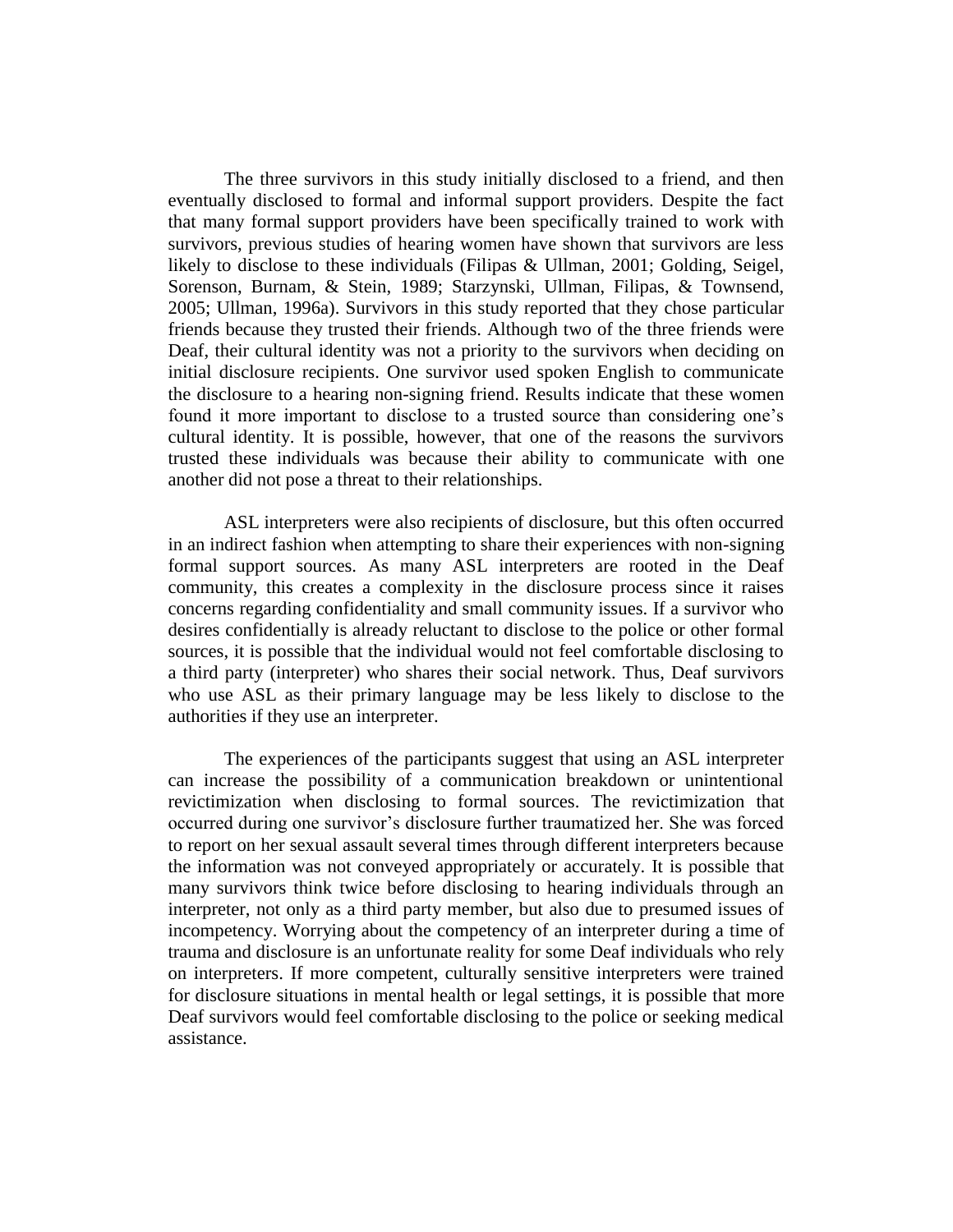The findings from this study further revealed that support providers' reactions to disclosure by Deaf women varied among survivors. Survivors reacted differently to similar responses from support providers, suggesting that the reactions or responses themselves should not be categorized as positive or negative, but rather, differently assessed with each new situation. Challenges abound when considering how to best educate support providers to respond in a way that provides a sense of safety for survivors. Survivors perceive reactions from others differently depending on their previous life experiences (Substance Abuse and Mental Health Services Administration, 2014). It is important to emphasize that there is no one correct way to respond to a Deaf survivor. The survivor, who perceived the comment "It's not your fault" as hurtful and negative, clearly had a different experience of this reaction than the other two survivors. The other two survivors reported that this phrase felt comforting because many survivors anticipate that others will blame them given the rape culture in the United States (Buchwald, Fletcher, & Roth, 2005; Ullman, 2010). Furthermore, literature regarding social reactions to hearing survivors of sexual assault often describe communicating that the survivor was not to blame for the assault as a positive social reaction (Ahrens, Campbell, Ternier-Thames, Wasco, & Sefl, 2007).

Cultural issues were pervasive in all three survivors' disclosure experiences. One survivor struggled with her parents and their perceptions of Deaf individuals. As a result of her parents' perceived attitudes, this survivor did not feel comfortable disclosing to them. She feared that they would not understand her experience of sexual assault because their relationship was already strained by poor communication.

Some survivors expressed discomfort disclosing to informal sources (e.g. family members) based on long-standing attitudes regarding the survivor's choices and cultural identity. Although not explicitly stated by the survivors, this situation may be viewed as a microaggression (Sue, 2010) highlighting hearing and linguistic privilege. Microaggressions towards Deaf people are not blatant forms of oppression, and often go unnoticed by well-intentioned hearing individuals. As an example, one of the survivors had disagreements with her parents regarding cochlear implants and English, and felt that her parents had long attempted to convince her to become "hearing." This led her to feel that her relationship with them was such that she was incapable of disclosing something as serious and personal as a sexual assault.

All three survivors explained that they experienced the Deaf community as a close-knit family. This feeling can bring comfort to Deaf survivors who believe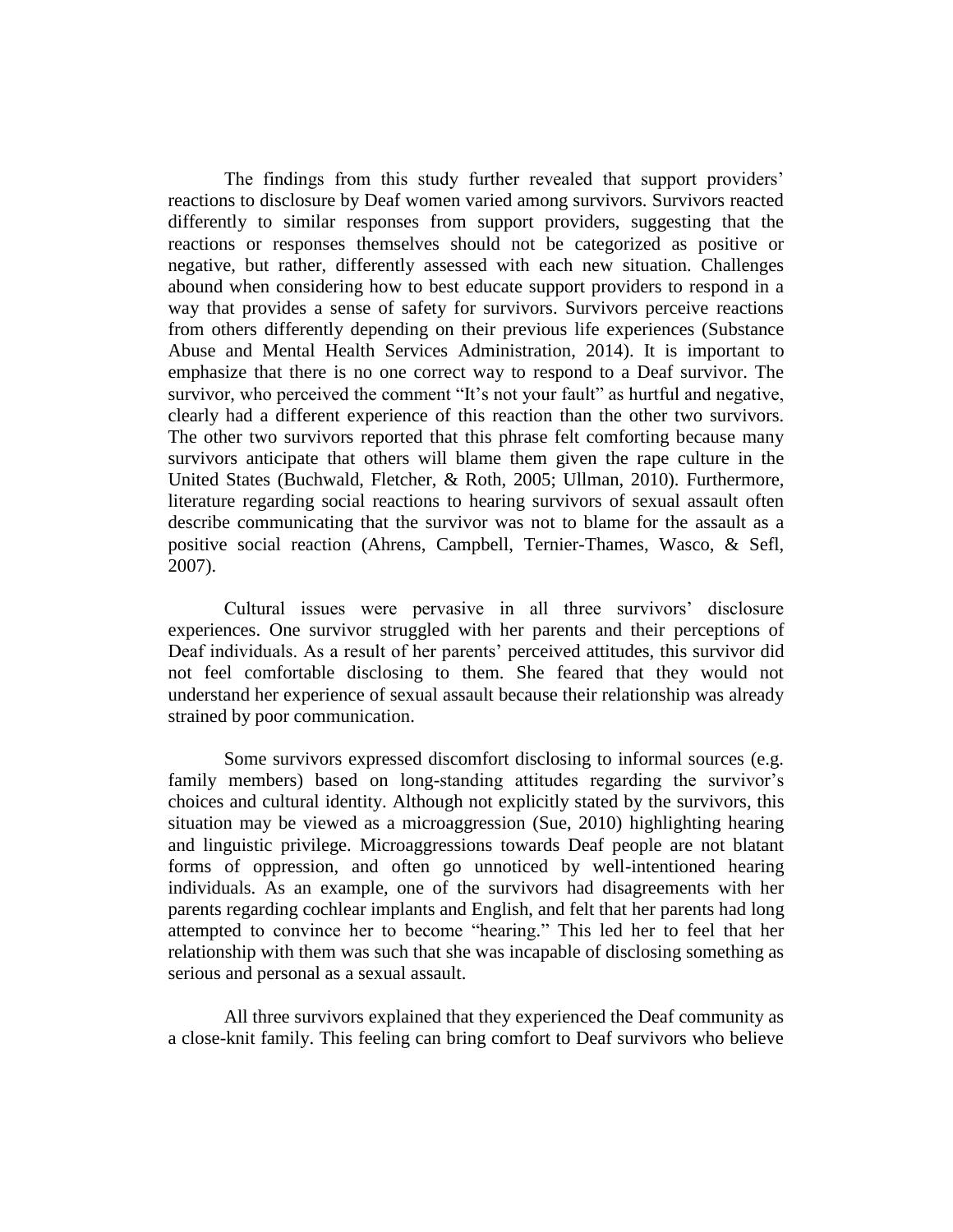that they can trust another Deaf individual with private information. On the other hand, within this close-knit community, confidentiality is often breached, and news often spread quickly. Hurtful or negative responses from others as a result of their disclosures can potentially have significant negative effects on hearing survivors' recovery (Campbell et al., 2001; Ullman, 1996b). Negative social reactions have also been suggested as a critical factor in the development of posttraumatic stress disorder symptoms among hearing people (Ullman, Townsend, Filipas, & Starzynski, 2007; Ullman & Townsend, 2007). To date, little is known about the role of these types of responses for Deaf individuals.

## **Implications**

The results of this qualitative study imply that disclosure experiences of Deaf women are complicated and unique to each individual. The findings also suggest that there is no one correct way to discuss sexual assault with a Deaf survivor in the event of disclosure. It is, however, clear from the current data and the extant literature that educating informal support providers should focus on issues such as confidentiality, trust, listening, believing, being present with the survivor, and letting them know they are safe. It is imperative to allow survivors to express their disclosure experiences in their own words at their own pace. It is also crucial to teach support providers, both formal and informal, how to support and empower a survivor, which may be different for each unique instance of disclosure.

Survivors in Deaf communities face similar challenges as those of hearing communities. However, Deaf people have additional, unique hurdles they face when seeking help, such as language barriers and access to resources. For example, Deaf women experience sexual assault at higher rates than hearing women, but many resources for Deaf women are insufficiently detailed or are not accessible for these women. Disclosure resources in English or ASL are practically nonexistent on sexual assault advocacy websites tailored to Deaf individuals and are rarely mentioned on sexual assault resource websites for the general population (Opsahl & Pick, 2015).

When possible, it is important to discuss future disclosure experiences with Deaf survivors, whether or not they have already disclosed or plan to disclose for the first time to informal or other formal support providers. This discussion may allow survivors time to identify and prepare for potential reactions that could be hurtful for them as individuals. Discussing or role-playing potential negative responses could provide emotional protection for survivors should they be faced with these situations as a result of disclosing.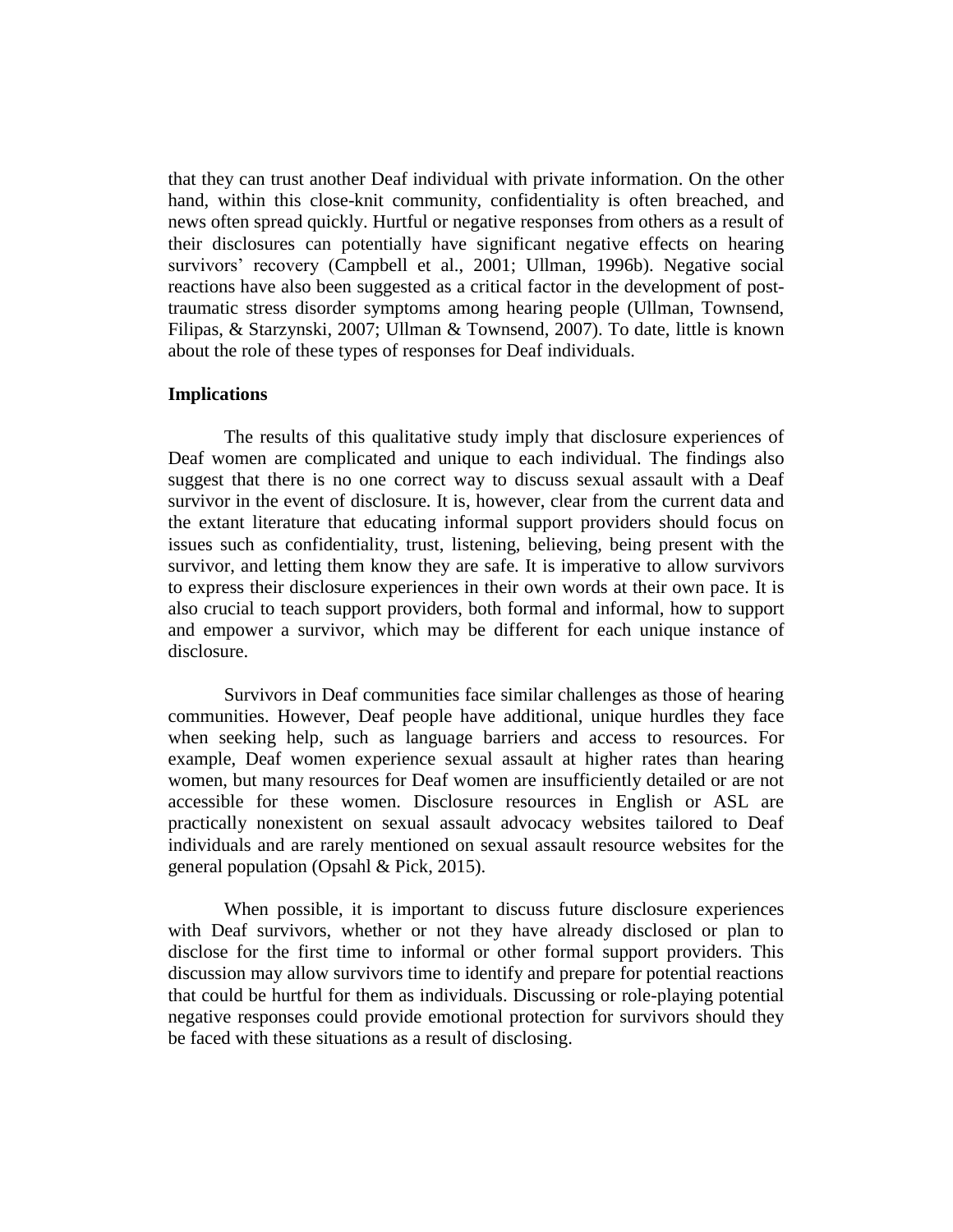# **Conclusions**

Research on sexual assault disclosure among Deaf women is in its infancy. The current study revealed that interviewing Deaf survivors provides a tremendous amount of information regarding the complex nature of their sexual assault disclosure experiences, and those factors that facilitate or impede the process. All survivors disclosed to both formal and informal support providers, with varying reasons behind their decisions to disclose. Each survivor perceived social reactions differently. The same reaction from different support providers elicited positive or negative results, depending on the survivors' reaction. Nonetheless, the survivors all agreed that a negative reaction was one that caused revictimization experiences. Results also emphasized inherent power dynamics between the Deaf and hearing communities, a major factor in the disclosure of sexual assault.

### **NOTES**

Uppercase "D" is used throughout to signify Deaf culture versus lowercase "d," which is more frequently used to indicate deaf and hard of hearing individuals who do not identify with the Deaf community (Padden & Humphries, 1988).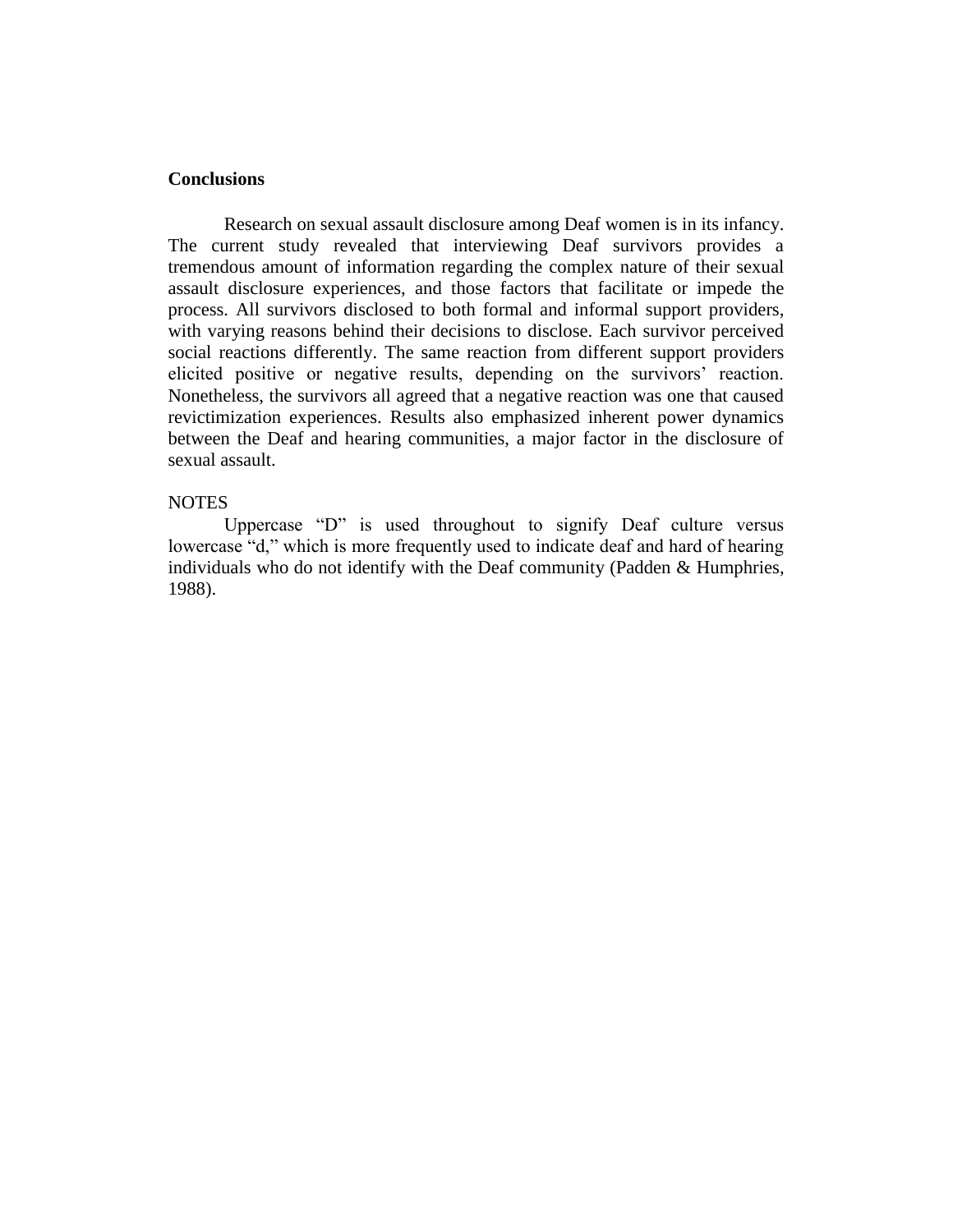#### **References**

- Ahrens, C., Campbell, R., Ternier-Thames, K., Wasco, S., & Sefl, T. (2007). Deciding whom to tell: Expectations and outcomes of sexual assault survivors' first disclosures. *Psychology of Women Quarterly, 31*, 38-49. doi:10.1111/j.1471-6402.2007.00329.x
- Anderson, M. L., & Kobek Pezzarossi, C. M. (2011). Is it abuse? Deaf female undergraduates' labeling of partner violence. *Journal of Deaf Studies and Deaf Education*, *17*(2), 273-286. doi:10.1093/deafed/enr048
- Anderson, M. L., & Leigh, I. W. (2011). Intimate partner violence against deaf female college students. *Violence Against Women, 17*(7), 822-834. doi:10.1177/1077801211412544
- Barnett, S., Klein, J. D., Pollard, R., Samar, V., Schlehofer, D., Starr, M., … Pearson, T. (2011). Community participatory research with deaf sign language users to identify health inequities, *American Journal of Public Health*, 101, 2233-2244. doi: 10.2105/AJPH.2011.300247
- Black, M. C., Basile, K. C., Breiding, M. J., Smith, S. G., Walters, M. L., Merrick, M. T., . . . Stevens, M. R. (2011). *The national intimate partner and sexual violence survey: 2010 summary report*. Retrieved from https://www.cdc.gov/violenceprevention/pdf/nisvs\_report2010-a.pdf
- Bondurant, B. (2001). University women's acknowledgment of rape: Individual, situational, and social factors. *Violence Against Women*, *7,* 294–314. doi:10.1177/1077801201007003004
- Boudewyn, A., & Liem, J. (1995). Childhood sexual abuse as a precursor to depression and self-destructive behavior in adulthood. *Journal of Traumatic Stress, 8,* 445–459. doi: 10.1007/BF02102969
- Breitenbecher, K. (2006). The relationships among self-blame, psychological distress, and sexual victimization. *Journal of Interpersonal Violence, 21,*  597–611. doi:10.1177/0886260506286842
- Buchwald, E., Fletcher, P.R., & Roth, M. (2005) *Transforming a rape culture*. Minneapolis, MN: Milkweed Editions.
- Campbell, R.M. (1998). The community response to rape: Victims' experiences with legal, medical, and metal health systems. *American Journal of Community Psychology*, 26, 355-379. doi:10.1023/A:1022155003633
- Campbell, R. M., & Raja, S. (1999). Secondary victimization of rape victims: Insights from mental health professionals who treat survivors of violence. *Violence and Victims, 14*(3), 261-275.
- Campbell, R., Ahrens, C. E., Sefl, T., Wasco, S. M., & Barnes, H. E. (2001). Social reactions to rape victims: Healing and hurtful effects on psychological and physical health outcomes. *Violence and Victims, 16*(3), 287-302.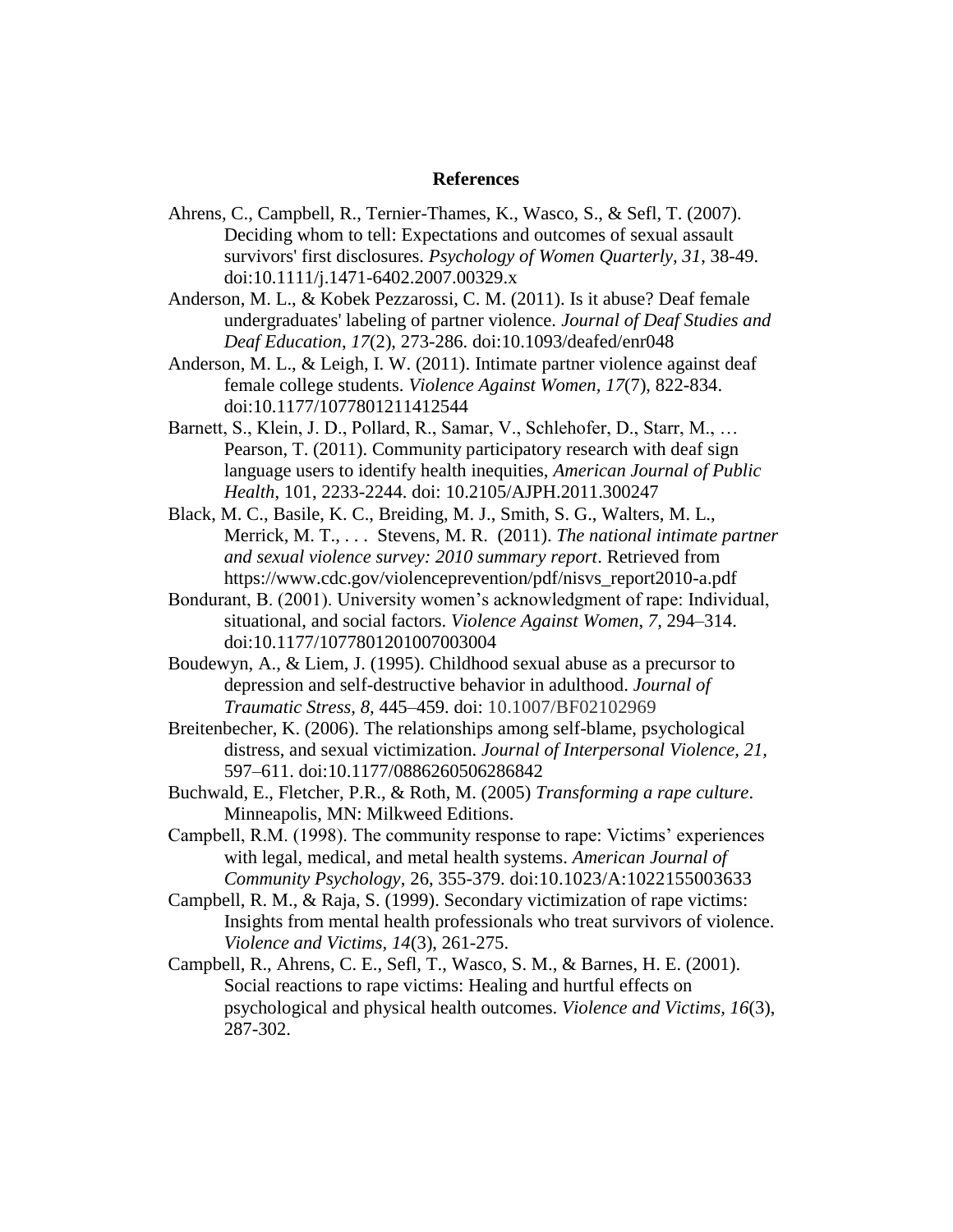- Coker, A. L., Smith, P. H., Thompson, M. P., McKeown, R. E., Bethea, L., & Davis, K. E. (2002). Social Support protects against the negative effects of partner violence on mental health. *Journal of Women's Health & Gender-Based Medicine, 11*(5), 465-476.
- Cook, S.L., Gidycz, C. A., Koss, M. P., & Murphy, M. (2011). Emerging issues in the measurement of rape victimization. *Violence Against Women, 17*, 201- 218. doi: [10.1177/1077801210397741](https://doi.org/10.1177/1077801210397741)
- Deming, M.E., Covan, E.K., Swan, S.C., & Billings, D.L. (2013). Exploring rape myths, gendered norms, group processing, and the social context of rape among college women: A qualitative analysis. *Violence Against Women*, *(19)*4, 465-485. doi: 10.1177/1077801213487044
- DuMont, J., Miller, K.L., & Myhr, T.L. (2003). The role of "real rape" and "real victim" stereotypes in police reporting practices of sexually assaulted women. *Violence Against Women*, 9, 466-486. doi: [10.1177/1077801202250960](https://doi.org/10.1177/1077801202250960)
- Elliott, D. M., Mok, D. S., & Briere, J. (2004). Adult sexual assault: Prevalence, symptomatology, and sex difference in the general population. *Journal of Traumatic Stress, 17*, 203-211. doi: 10.1023/B:JOTS.0000029263.11104.23
- Elliott, R. A. (2012). *Disclosure of sexual assault among deaf female survivors*  (Unpublished master's thesis). Gallaudet University, Washington, D.C.
- Elliott Smith, R. A. (2015). *Characteristics and effects of sexual assault disclosure among Deaf female survivors* (Unpublished doctoral dissertation). Gallaudet University, Washington, D.C.
- Elliott Smith, R. A. & Pick, L.H. (2015). Sexual assault experienced by deaf female undergraduates: Prevalence and characteristics. *Violence and Victims*. *30*(6), 948-959. Doi: [10.1891/0886-6708.VV-D-14-00057](https://doi.org/10.1891/0886-6708.VV-D-14-00057)
- Filipas, H. H. & Ullman, S. E. (2001). Social reactions to sexual assault victims from various support sources. *Violence and Victims, 16*(6), 673-692. Retrieved from http://search.proquest.com/docview/808564676?pqorigsite=summon&accountid=27346
- Fisher, B. S., Daigle, L. E., Cullen, F. T., & Turner, M. G. (2003). Reporting sexual victimization to the police and others: Results from a national-level study of college women. *Criminal Justice and Behavior, 30*, 6-38. doi:10.1177/0093854802239161
- Golding, J. M., Seigel, J. M., Sorenson, S. B., Burnam, M. A., & Stein, J. A. (1989). Social support sources following sexual assault. *Journal of Community Psychology, 17*, 92-107. doi:10.1002/1520- 6629(198901)17:1<92::AID-JCOP2290170110>3.0.CO;2-E
- Kilpatrick, D. (2004). What is violence against women?: Defining and measuring the problem. *Journal of Interpersonal Violence, 19*, 1209-1234.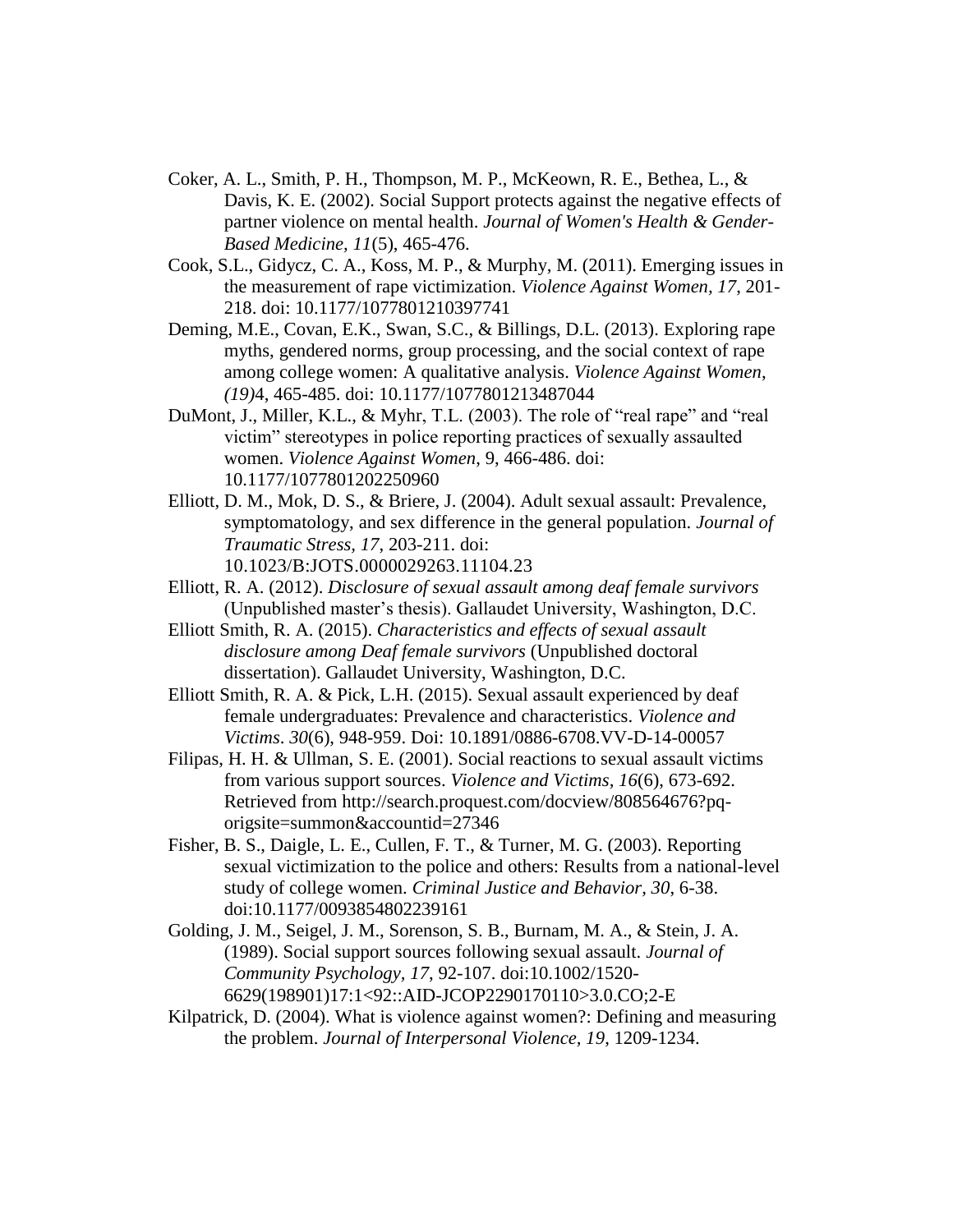doi:10.1177/0886260504269679 <https://doi.org/10.1177/0886260504269679>

- Kilpatrick, D. G., Resnick, H. S., Ruggiero, K. J., Conoscenti, L. M., & McCauley, J. (2007). *Drug-facilitated, incapacitated, and forcible rape: A national study* (Document No. 219181)*.* Retrieved from https://www.ncjrs.gov/pdffiles1/nij/grants/219181.pdf
- Littleton, H. L., Axsom, D., Breitkopf, R. C., & Berenson, A. B. (2006). Rape acknowledgment and post-assault experiences: How acknowledgment status relates to disclosure, coping, worldview, and reactions received from others. *Violence and Victims*, *21,* 765–782. doi: 10.1891/0886- 6708.21.6.761
- Littleton, H. L., Breitkopf, R. C., & Berenson, A. B. (2008). Beyond the campus: Unacknowledged rape among low-income women. *Violence Against Women*, *14,* 269–286. doi: 10.1177/1077801207313733
- Major, B., Zubek, J. M., Cooper, M. L., Cozzarelli, C., & Richards, C. (1997). Mixed messages: Implications of social conflict and social support within close relationships for adjustment to a stressful life event. *Journal of Personality and Social Psychology, 72,* 1349–1363. doi: 10.1037/0022- 3514.72.6.1349
- Mertens, D. M. (2010). *Research and evaluation in education and psychology: Integrating diversity with quantitative, qualitative, and mixed methods*. Thousand Oaks, CA: Sage.
- Miles, M., Huberman, A, & Saldaña (2014) *Qualitative data analysis: A methods sourcebook*. Thousand Oaks, CA: Sage Publications.
- Miller, A., Markman, K., & Handley, I. (2007). Self-blame among sexual assault victims prospectively predicts revictimization: A perceived sociolegal context model of risk. *Basic and Applied Social Psychology, 29,* 129–136. doi:10.1080/01973530701331585
- Obinna, J., Krueger, S., Osterbaan, C., Sadusky, J. M., DeVore, W. (2005). *Understanding the needs of the victims of sexual assault in the Deaf community: A needs assessment and audit* (Document No. 212867). Retrieved from<https://www.ncjrs.gov/pdffiles1/nij/grants/212867.pdf>
- Opsahl, N. & Pick, L. H. (2015, August). *Online disclosure resources for deaf female survivors of sexual assault and their support providers*. Poster session presented at the American Psychological Association Annual Convention, Toronto*,* Ontario.
- Orbuch, T. L., Harvey, J. H., Davis, S.H., & Merbach, N.J. (1994). Accountmaking and confiding as acts of meaning in response to sexual assault. *Journal of Family Violence, 9*, 249-264. doi: 10.1007/BF01531950
- Padden, C. & Humphries, T. (1988) *Deaf in America: Voices from a culture,*  Cambridge, MA: Harvard University Press.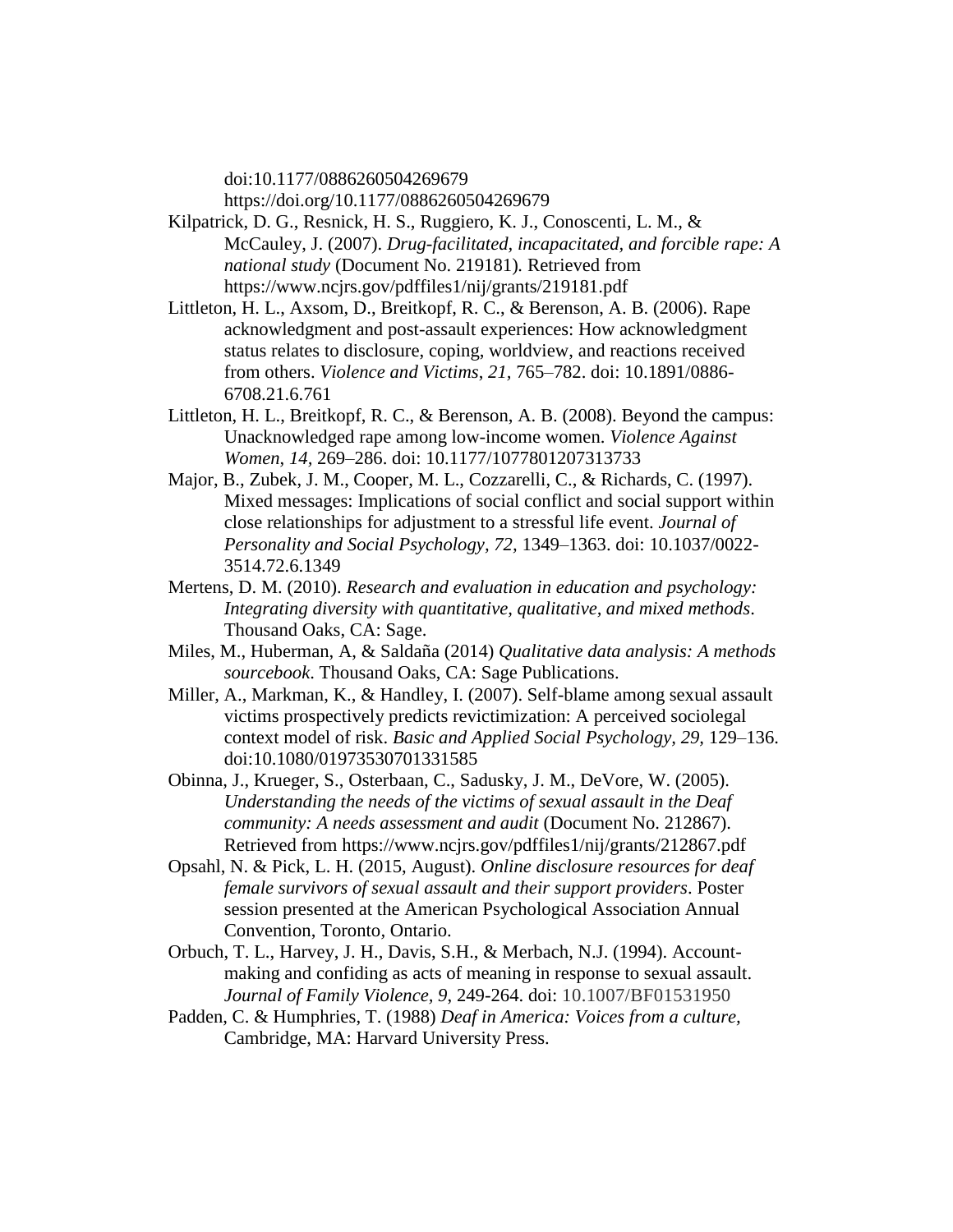- Pollard, R., Sutter, E., & Cerulli, C. (2013). Intimate partner violence reported by two samples of deaf adults via a computerized American Sign Language survey. *Journal of Interpersonal Violence,* 29, 948-965. doi[:10.1177/0886260513505703](https://doi.org/10.1177/0886260513505703)
- RAINN. (2016). *Types of sexual violence: Sexual assault*. Retrieved from https://www.rainn.org/articles/sexual-assault
- ResearchWare, Inc. (2015). HyperRESEARCH (3.7.3) [Free Limited Edition]. Retrieved from [http://www.researchware.com/downloads/downloads](http://www.researchware.com/downloads/downloads-hyperresearch.html)[hyperresearch.html](http://www.researchware.com/downloads/downloads-hyperresearch.html)
- Smith, D. (2008). Disability, gender and intimate partner violence: Relationships from the behavioral risk factor surveillance system. *Sexuality and Disability, 26*(1), 15-28. doi: 10.1007/s11195-007-9064-6
- Smith, N. & Hope, C. (2015). *Culture, language, and access: Key considerations for serving deaf survivors of domestic and sexual violence*. Retrieved from [http://www.vera.org/pubs/special/serving-deaf-survivors-domestic-sexual](http://www.vera.org/pubs/special/serving-deaf-survivors-domestic-sexual-violence)[violence](http://www.vera.org/pubs/special/serving-deaf-survivors-domestic-sexual-violence)
- Starzynski, L. L., Ullman, S. E., Filipas, H. H., & Townsend, S. M. (2005). Correlates of women's sexual assault disclosure to informal and formal support sources. *Violence and Victims, 20*(4), 417-432. doi:10.1891/0886- 6708.20.4.417<https://doi.org/10.1891/0886-6708.20.4.417>
- Suarez, E. & Gadalla, T. M. (2010). Stop blaming the victim: A meta-analysis on rape myths. *Violence and Victims*, *25*(11), 2010-2035. doi: DOI: 10.1177/0886260509354503
- Substance Abuse and Mental Health Services Administration. (2014) *Traumainformed care in behavioral health service.* (Treatment Improvement Protocol [TIP] series 57. HHS Publication No. [SMA] 12-4801). Retrieved from
	- https://www.ncbi.nlm.nih.gov/books/NBK207201/pdf/Bookshelf\_NBK20 7201.pdf
- Sue, D.W. (2010). *Microaggressions in everyday life: Race, gender and sexual orientation.* Hoboken, NJ: John Wiley & Sons.
- Tjaden, P., & Thoennes, N. (2006). *Extent, nature, and consequences of rape victimization: Findings from the National Violence Against Women survey.* Washington, DC: U.S. Department of Justice, Office of Justice Programs.
- Ullman, S. E. (1996a). Do social reactions to sexual assault victims vary by support provider? *Violence and Victims, 11*, 143-156. Retrieved from http://search.proquest.com/docview/208555446?pqorigsite=summon&accountid=27346
- Ullman, S. E. (1996b). Social reactions, coping strategies, and self-blame attributions in adjustment to sexual assault. *Psychology of Women*